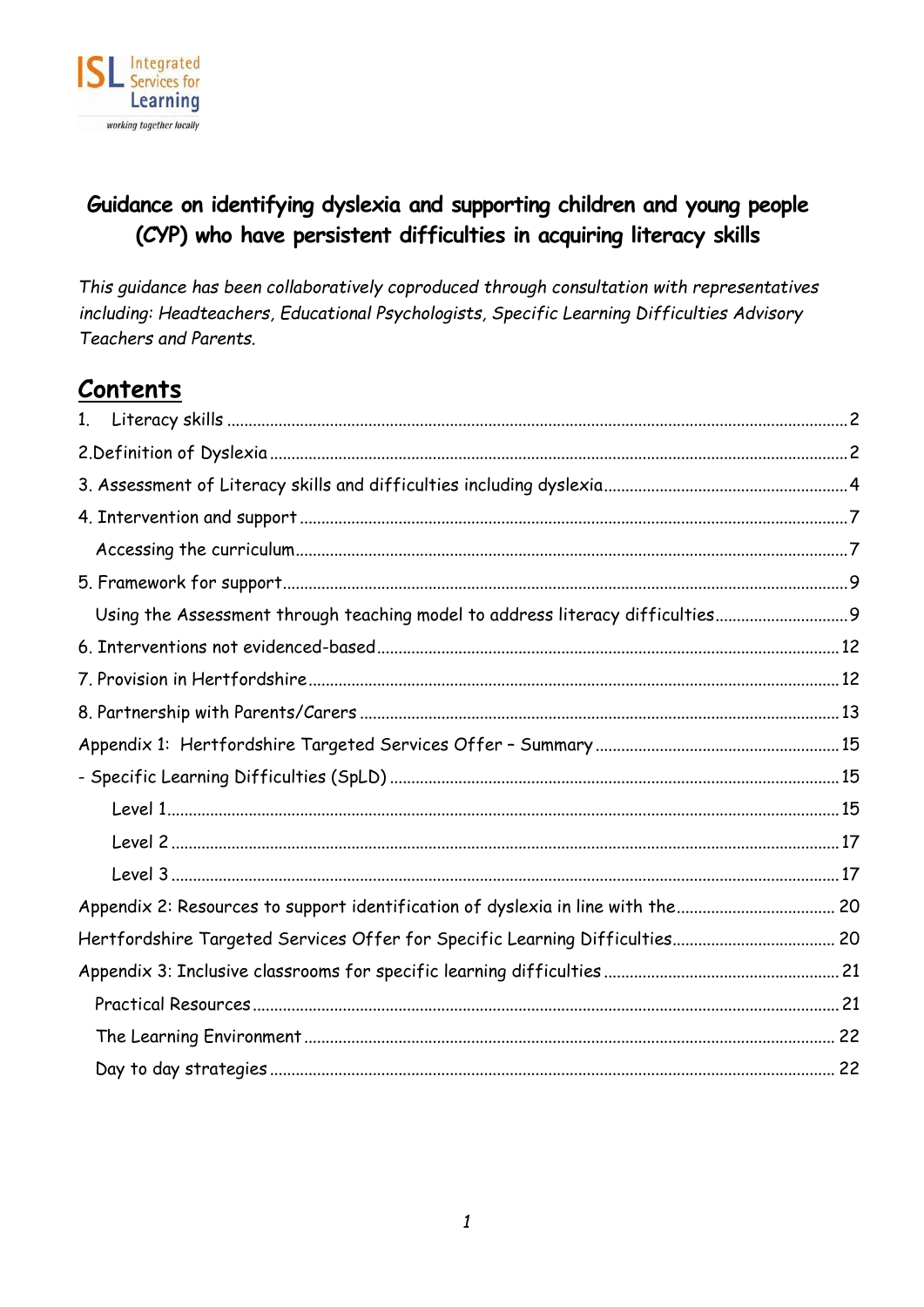

#### <span id="page-1-0"></span>**1. Literacy skills**

Literacy is defined as the ability to read and write and there are many different skills needed in order to become literate. These include the ability to decode words, read fluently, read for meaning, spell and write, as well as other associated processes, such as, oral/aural language skills and motor skills supporting writing.

Children acquire literacy skills at different ages and at differing rates, and as a result start school with varying levels of literacy. After a period of teaching, some children demonstrate difficulty learning to read and write. Over time, these difficulties can be persistent, lead to considerable distress and loss of interest in learning.

**It is important that delays are identified as soon as possible, as early identification and intervention for literacy difficulties have been shown to be more effective early in a child's education than interventions for older children[1](#page-1-2) .** 

### <span id="page-1-1"></span>**2.Definition of Dyslexia**

Persistent difficulties with literacy (reading and spelling) are perhaps the most well known and most prevalent of all educational difficulties.

Opinions vary, but it is estimated that about 5 to 10% of the British population has dyslexia<sup>[2](#page-1-3)</sup>. On average this is one to three CYP per a class of 30.

There is absolutely no doubt that some children have difficulties learning to read and spell for reasons other than poor teaching or due to profound/severe learning difficulties/disability.

Currently there is no universally accepted definition of dyslexia that is based on scientific findings. Hertfordshire ISL has agreed to define dyslexia based on three widely recognised definitions from:

The Rose Report<sup>[3](#page-1-4)</sup> (2009),

The British Psychological Society<sup>[4](#page-1-5)</sup> (2005)

The current British Dyslexia Association<sup>[5](#page-1-6)</sup>

<span id="page-1-2"></span><sup>1</sup> Denton, C. A., & Vaughn, S. (2010). Preventing and remediating reading difficulties. *The promise of response to intervention: Evaluating current science and practice*, 78-112.

<span id="page-1-3"></span><sup>2</sup> Government Digital Service, October 2017

<span id="page-1-4"></span><sup>3</sup> Rose, J. (2009). *Identifying and Teaching Children and Young People with Dyslexia and Literacy Difficulties.* London: DCSF.

<span id="page-1-5"></span><sup>4</sup> British Psychological Society (2005). *Dyslexia, Literacy and Psychological Assessment.* Leicester: BPS.

<span id="page-1-6"></span><sup>5</sup> British Dyslexia Association – [What are specific learning difficulties](https://www.bdadyslexia.org.uk/educator/what-arespecific-learning-difficulties#Dyslexia)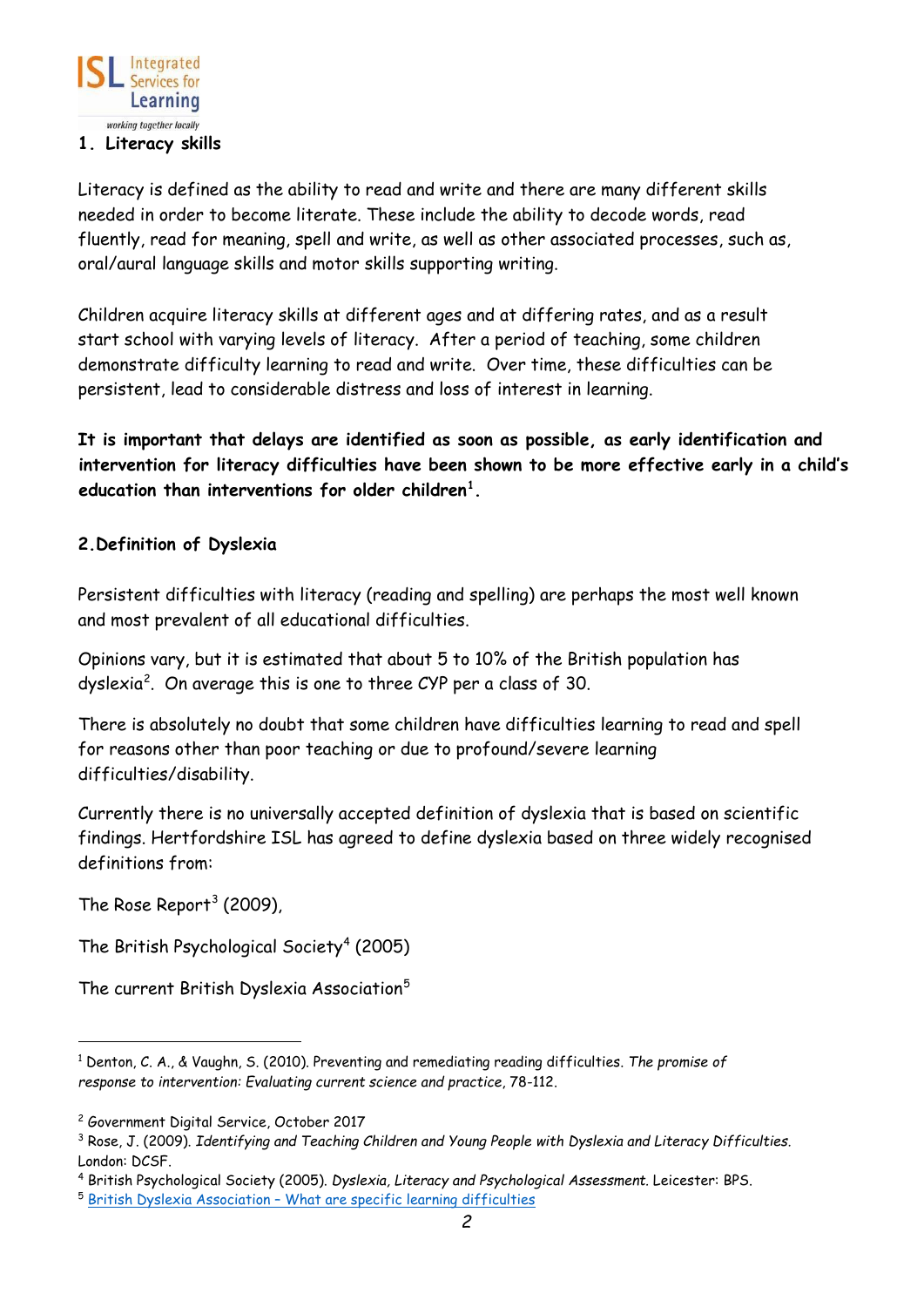

Dyslexia is a term used to describe difficulties with developing and acquiring accurate and fluent word reading and/or spelling, which is **severe and persistent** in nature despite personalised learning opportunities (ie differentiated learning *based on identified strengths and difficulties*) and evidenced-based intervention, (ie there is strong research to suggest that the interventions produce the expected and desired outcomes.)

Dyslexia is underpinned by difficulties in some or all of the following:

- Phonological awareness: the ability to identify, perceive and manipulate sounds in words
- Verbal memory: the ability to store, process and manipulate verbal information
- Verbal processing speed: the ability to retrieve familiar words quickly and accurately
- Visual processing speed: the ability to visually recognise familiar words/ symbols/patterns quickly and accurately

Dyslexia should be recognised as a **continuum** (from mild to severe) across a range of abilities rather than a discrepancy between intelligence and literacy skills.

**Co-occurring difficulties** may be seen in aspects of language, motor coordination and personal organisation, but these are not by themselves markers of dyslexia.

An **assessment of dyslexia is a process** not an event and should happen over time, taking into account a child/young person's patterns of strength and needs $6$ .

The term dyslexia is a social construct rather than a medical diagnosis. The term dyslexia is embedded into Western culture and so is likely to continue to be used for social and political reasons.

Many people who have been identified as being dyslexic find the 'label' useful and are relieved that their difficulties have been identified and acknowledged. Hence, any challenge to the usefulness of the term dyslexia is often met with strong and emotionally charged resistance.

<span id="page-2-0"></span><sup>•</sup> <sup>6</sup> Hulme, C. & Snowling, M.

<sup>•</sup> (2016). Reading disorders and dyslexia. *Current Opinions in Pediatrics,* 28(6), 731-735.

<sup>•</sup> Snowling, M. (2013). Early identification and interventions for dyslexia: a contemporary view. *Journal of Research in Special Educational Needs*, 13(1), 7-14.

<sup>•</sup> Elliot, J.G. & Grigorenko, E.L. (2014). *The Dyslexia Debate.* New York: Cambridge University Press.

<sup>•</sup> House of Commons Science and Technology Committee (2009). *Evidence Check 1: Early Literacy Interventions.* London: The Stationery Office Limited.

<sup>•</sup> Kirby, P. (2018). A brief history of dyslexia. *The Psychologist,* 31(3), 58-61.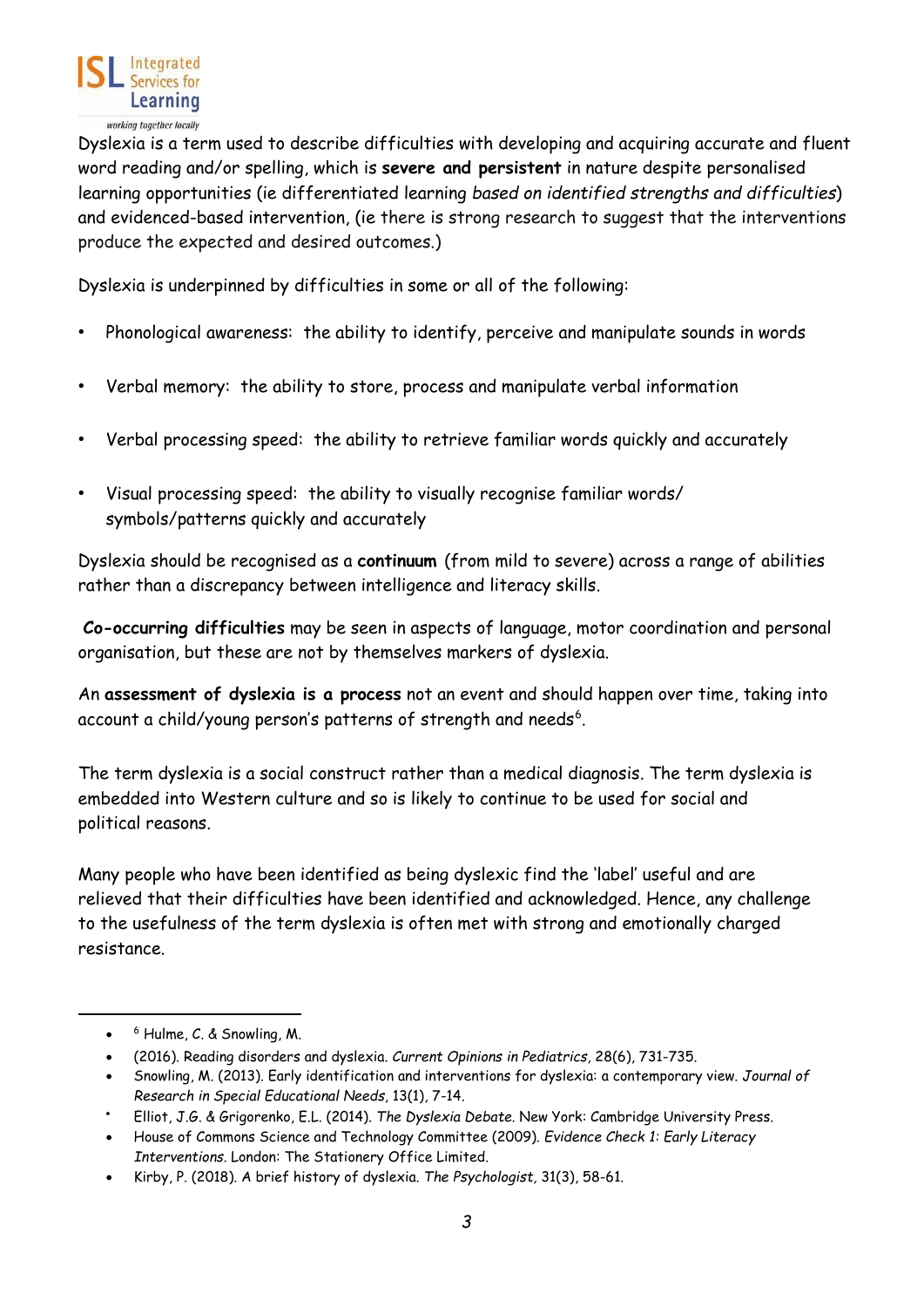

- Literacy difficulties arise for many different reasons. Hence, a model that assumes one main cause or a single 'typical dyslexic profile' for children with literacy difficulties is too simplistic.
- Research shows that it is difficult to reliably distinguish dyslexics from other poor readers.
- What works for children with dyslexia also works for children with literacy difficulties. This includes assessing the impact of intervention and making adaptations based on an individual pupil's strengths, difficulties and response to intervention.
- Dyslexia relates to decoding skills, ie sounding out and blending letters to read and spell words as opposed to understanding the meaning of those words.

**Dyslexia is perhaps best thought of as an umbrella term that indicates that a CYP has persistent difficulties with literacy, whilst acknowledging that the exact nature of the difficulties may vary for each individual CYP.** 

### <span id="page-3-0"></span>**3. Assessment of Literacy skills and difficulties including dyslexia**

"*There is only one point in assessment and that is that it results in action… The first step in identifying that children and young people may have dyslexia is to notice those making poor progress in comparison with their typically developing peers, despite high quality Wave 1 teaching*" (**Rose 2009**). Wave 1 teaching is also known as quality first teaching and is about what should be on offer for all CYP: the effective inclusion of all CYP in high-quality everyday personalised teaching.

When a child or young person is not making expected progress in their literacy skills, **teachers are best placed** to complete an accurate school-based assessment in order to inform an appropriate intervention.

There is no single test which will indicate dyslexia; rather there are a range of materials that can be used effectively by schools, available on the Local Offer, **see Appendix 2**.

The expected procedure is that the assessment of literacy development will be ongoing (**see Appendix 1**, *Hertfordshire Targeted Services Offer for SpLD*). These assessments can measure reading accuracy, reading fluency, reading comprehension, spelling, and writing and will identify the specific areas of literacy that need improving.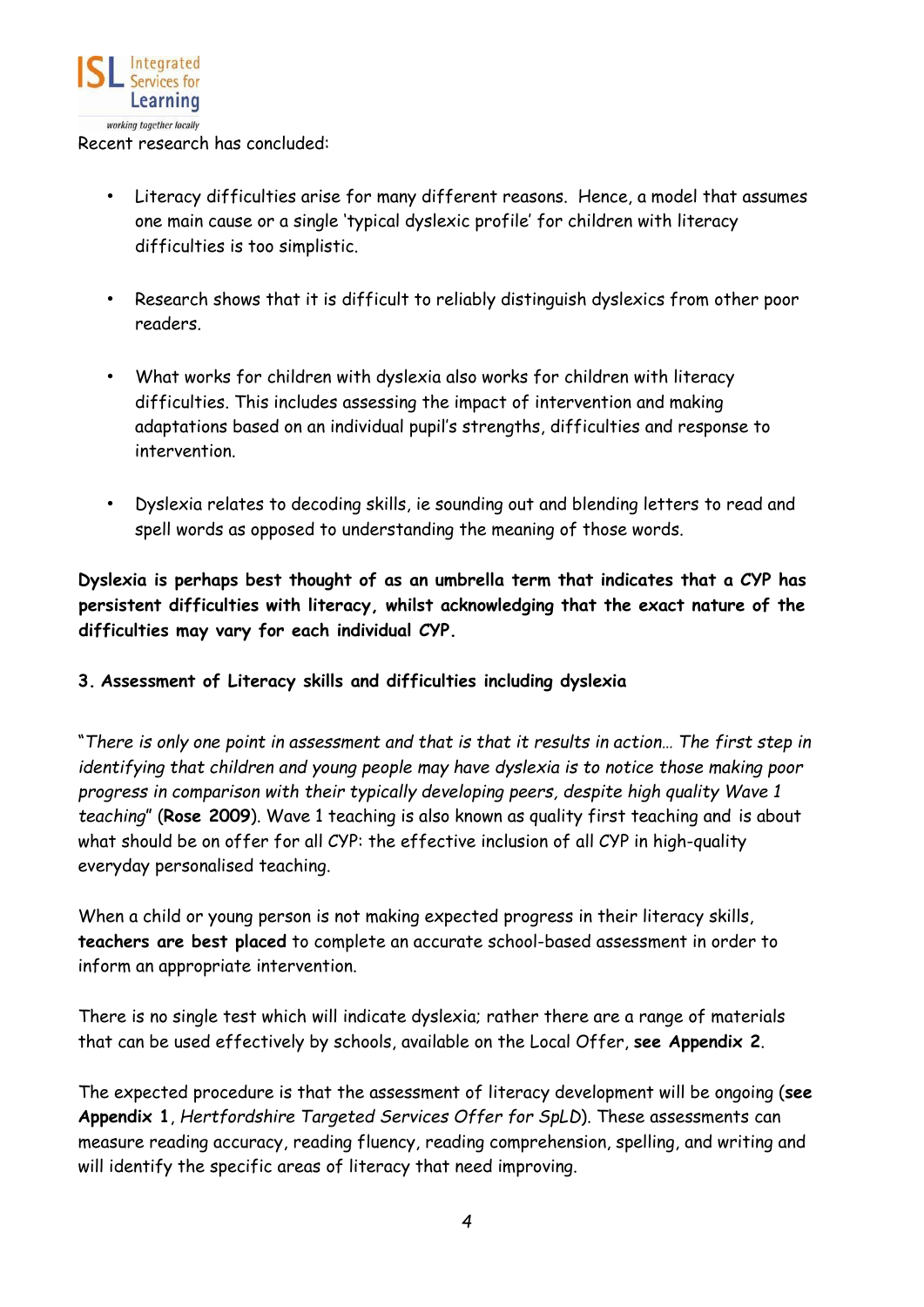

For those children whose literacy difficulties are persistent and not responsive to the evidence-based interventions delivered over time, following the assess, plan, do, review model, more specific assessments of strength and needs and bespoke interventions (based on these assessments) may be required.

"*Where a pupil continues to make less than expected progress, despite evidence-based support and interventions that are matched to the pupil's area of need, the school should consider involving specialists, including those secured by the school itself or from outside agencies." (6.58 SEN Code of Practice 2015)* 

*A school should always involve a specialist where a pupil continues to make little or no progress or where they continue to work at levels substantially below those expected of pupils of a similar age despite evidence-based SEN support delivered by appropriately trained staff. The pupil's parents should always be involved in any decision to involve specialists."* (**6:59 SEN Code of Practice 2015**)

In line with the Hertfordshire graduated approach, Specialist services such as ISL Specific Learning Difficulties (SpLD) Advisory Teachers or Educational Psychology Service (EPS) can become involved if:

Schools are able to evidence that they have delivered quality first teaching, ie, the effective inclusion of all CYP in high-quality everyday personalised teaching and

- Dyslexia friendly classrooms (**see Appendix 3**)
- O Baseline assessments are in place and both universal and targeted support has been delivered and has been monitored consistently. Support has been based on evidence based interventions which have been delivered appropriately
- The CYP is not making progress or making only very limited progress and remains significantly behind their peers in literacy skills.

If the CYP meets the thresholds for involvement from ISL (see SpLD Targeted Services Offer**, Appendix 1**), a SPLD Specialist Advisory Teacher or Educational Psychologist (EP) may be involved as follows:

 Consultation with school staff and parents to explore interventions that have been put in place, look at pupil assessment information and make further recommendations on teaching and learning strategies. They may work with the school staff to achieve a better understanding of the factors that may be preventing the child from making progress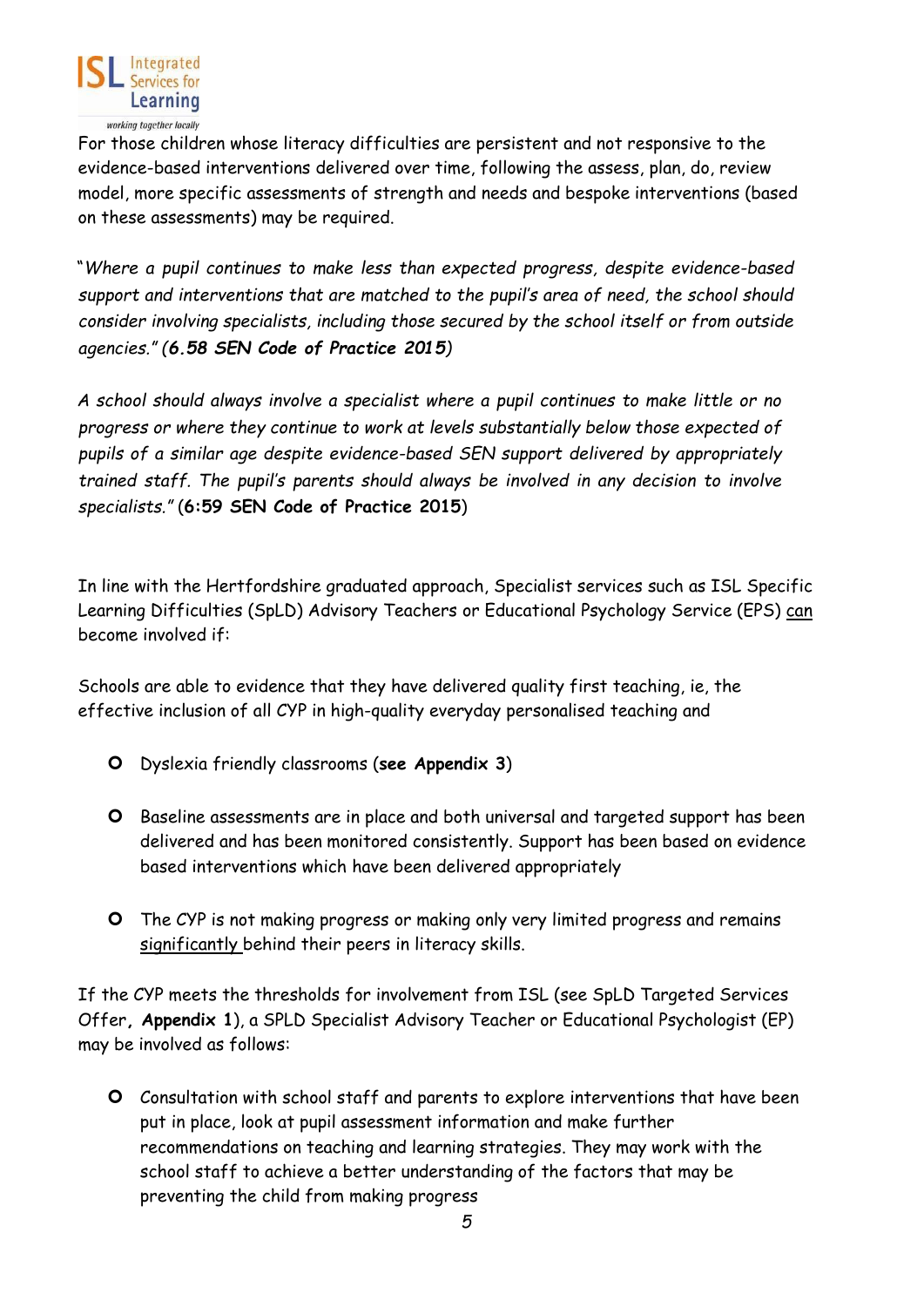

- The SpLD teacher may contribute to staff development by providing dyslexia training and model specific interventions relevant to the child's needs.
- Work directly with the CYP to complete a detailed assessment of their strengths and difficulties and recommend targeted interventions based on the findings of the assessment. These should then be reviewed.

**It is the responsibility of the school/setting to implement, monitor and review advice given by ISL professionals.**

The **SpLD Advisory Teacher** should be involved in the first instance if there is a specific, persistent literacy need.

The **Educational Psychologist** will be involved in cases that are complex, for example, when literacy difficulties/dyslexia contribute to social, emotional and mental health needs.

The EP may suggest further involvement from the SpLD Advisory Teacher should a specific and persistent literacy need be identified when involved in supporting a CYP who has complex needs.

Additional assessments pertaining to phonic knowledge, phonological awareness, verbal working memory and visual perceptual/processing speed are sometimes completed by SpLD Specialist Advisory and/or Educational Psychologists as part of identifying strategies for teaching staff or to identify best practice and evidence-based intervention.

EPs and SpLD Specialist Advisory Teachers may use tests of cognitive functioning. These tests sometimes show that children and young people with literacy difficulties also have difficulties with cognitive processes such as memory, processing and language.

Cognitive assessments can be useful for overall educational planning and ensuring that there is the appropriate level of intellectual challenge in lessons. However, cognitive assessments do not provide the information needed to plan literacy interventions and they should not be used to predict progress in literacy.

The EP and SpLD Advisory Services carry out assessments that focus on identifying evidenced-based intervention and teaching strategies to support CYP in making progress in their learning and attainment.

If through assessment CYP are identified as meeting criteria of dyslexia as outlined in the HCC ISL definition, this will be stated in written reports.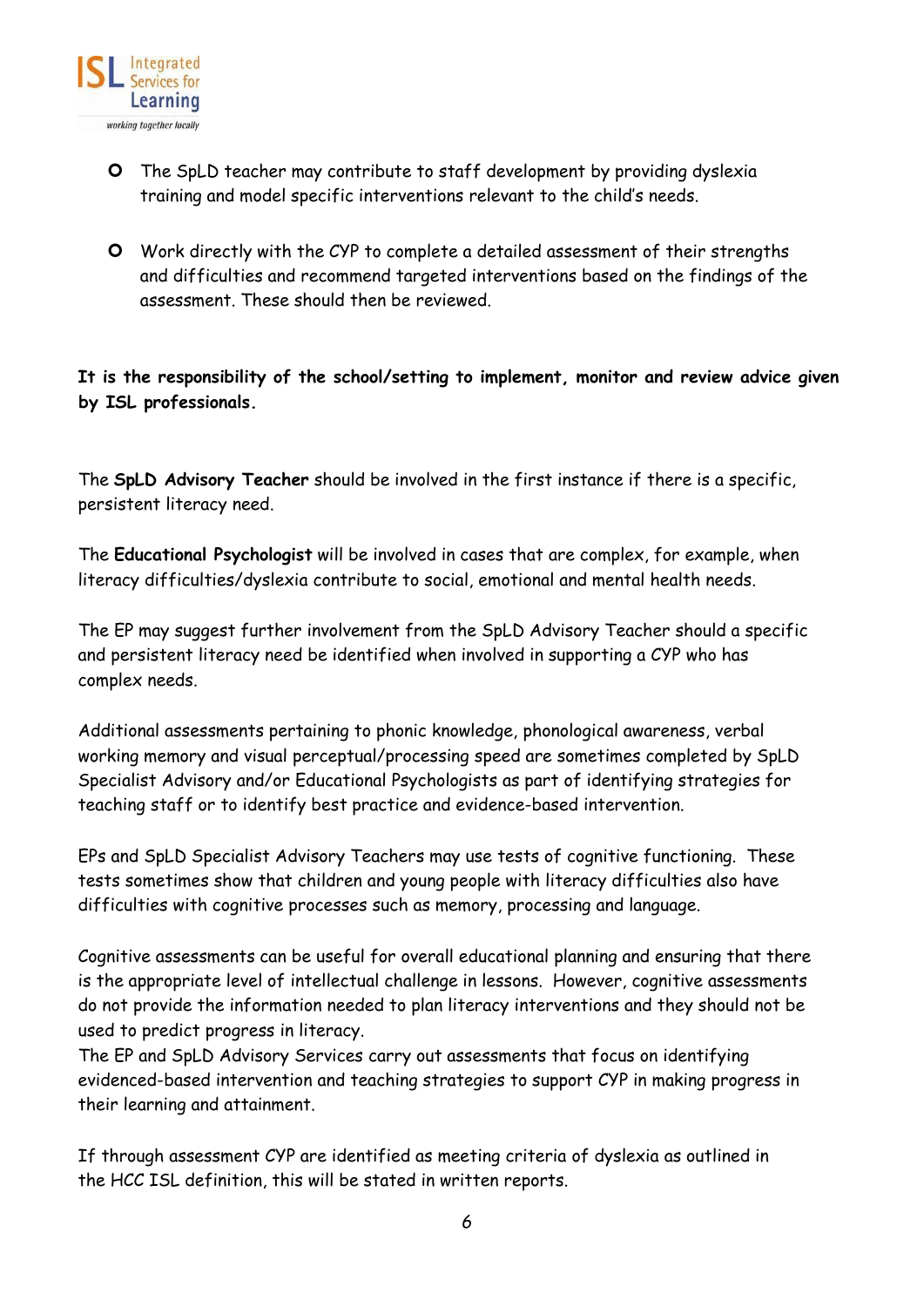

Assessment over time and monitoring of the CYP's response to teaching is now accepted as the most effective way of identifying literacy difficulties<sup>[7](#page-6-2)</sup>, informing intervention and determining the rate of progress.

#### <span id="page-6-0"></span>**4. Intervention and support**

See **Appendix 1** – Hertfordshire targeted services offer for specific learning difficulties Understanding the needs of the CYP

It is important that both the individual literacy skills causing concern and the CYP's ability to understand the content of lessons are considered when planning a support package.

When planning any support, the emotional well-being and confidence of the CYP should be prioritised, with all adults having a clear understanding of the CYP's needs.

All CYP are entitled to fair access to the relevant support to meet their needs, including dyslexia, that enables them to progress.

#### <span id="page-6-1"></span>**Accessing the curriculum**

Accurate assessment will determine whether the CYP's needs support in all areas of the curriculum or only in the areas that have a high written component. Cognitive assessment for CYP with literacy difficulties can be used to ensure schools provide appropriate intellectual challenge in all lessons.

Reasonable adjustments need to be in place to compensate for any literacy difficulties. Examples of reasonable adjustments in lessons include alternative methods of reading (e.g. reading pens, readers) and alternative methods of recording (e.g. scribes, touch typing, voice-activated software) and special arrangements to support verbal working memory and processing speed difficulties (e.g. additional time, avoiding unnecessary copying).

An accurate assessment of literacy skills is required to identify the specific areas to address. The content of an intervention will depend on the areas of literacy causing concern and their associated pre-requisite skills.

It is important that the teaching methods used within any intervention are shown in research to be effective.

Research emphasises that focusing on how and what children and young people are taught is more important than school structures, organisation, or where they are taught.

<span id="page-6-2"></span> $^7$  Vaughn, S. & Fuchs, L.S. (2003). Redefining Learning Disabilities as Inadequate Response to Instruction: The Promise and Potential Problems. Learning Disability: Research & Practice, 18(3), 137-146.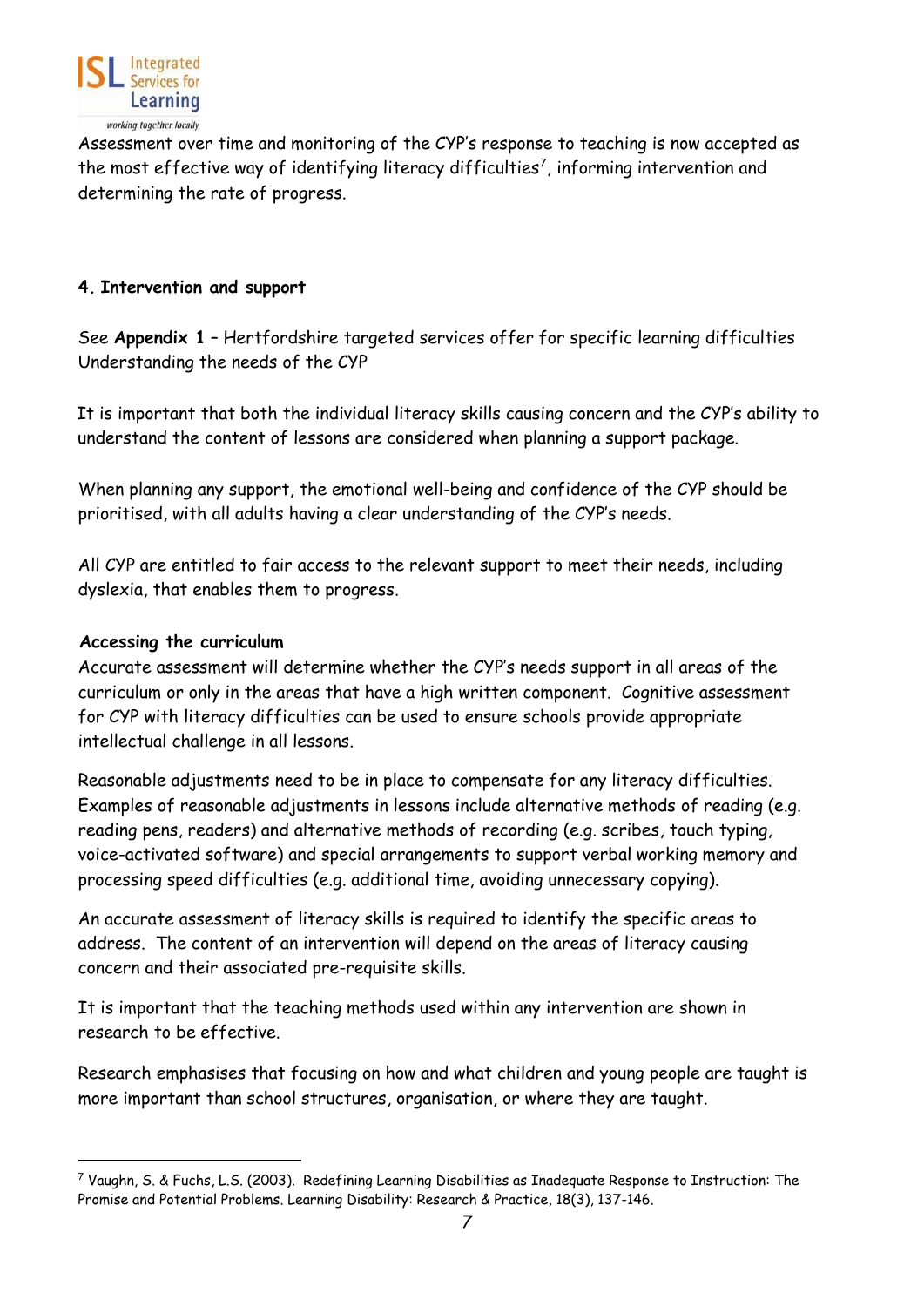

If the teaching is structured well, this is more effective than other factors such as ability grouping, class size, individualised teaching and spending more money $^{\rm 8}$  $^{\rm 8}$  $^{\rm 8}$ .

Research shows that teaching and interventions are most effective when the following are included:

- **Distributed practice**, i.e. short, frequent teaching sessions (a little but often approach), that incorporate practise of identified skills, as this addresses any identified working memory deficits<sup>[9](#page-7-1)</sup>;
- **• Teaching of skills to fluency and generalisation**, as well as accuracy<sup>[10](#page-7-2)</sup>, by ensuring that there are sufficient opportunities for children and young people to practise the skills before moving on;
- A structured approach using task analysis that ensures **one new skill is taught at a time,** and includes **mixing old and new learning**, which minimises forgetting<sup>[11](#page-7-3)</sup>; e.g. Precision Monitoring<sup>[12](#page-7-4)</sup>
- Ensuring **CYP are fully informed** about the purpose of interventions, their achievements and rate of progress;
- **Peer-assisted learning[13](#page-7-5)** (e.g. Paired Reading[14\)](#page-7-6);
- Utilising appropriately **trained teaching assistants** to implement well-founded interventions

<span id="page-7-0"></span><sup>8</sup> Hattie, J. (2009). *Visible Learning*. London: Routledge.

<span id="page-7-1"></span><sup>9</sup> Baddeley, A. (1997). *Human Memory: Theory & Practice*. Hove: Psychology Press.

<span id="page-7-2"></span><sup>10</sup> Haring, N.G. & Eaton, M.D. (1978). Systematic instructional procedures: An instructional hierarchy*.* In N.G. Haring (ed), *The Fourth R: Research in the classroom (p23-40)*. Columbus, Ohio: Charles E. Merrill.

<span id="page-7-3"></span><sup>&</sup>lt;sup>11</sup> Solity, J.S. (2008). The Learning Revolution.

<span id="page-7-4"></span><sup>&</sup>lt;sup>12</sup> Roberts, W. & Norwich, B. (2010). Using precision teaching to enhance the word reading skills and academic self-concept of secondary school students: A role for professional educational psychologists. *Educational Psychology in Practice*, 26(3), 279-298.

<span id="page-7-6"></span><span id="page-7-5"></span><sup>13</sup> Higgins, S., Katsipataki, M., Kokotsaki, D., Coleman, D., Major, L.E. & Coe, R. (2013). *The Sutton Trust-Education Endowment Foundation Teaching and Learning Toolkit.* London: Education Endowment Foundation. <sup>14</sup> Topping, K. (1995). Paired Reading, Spelling and Writing. Cassell.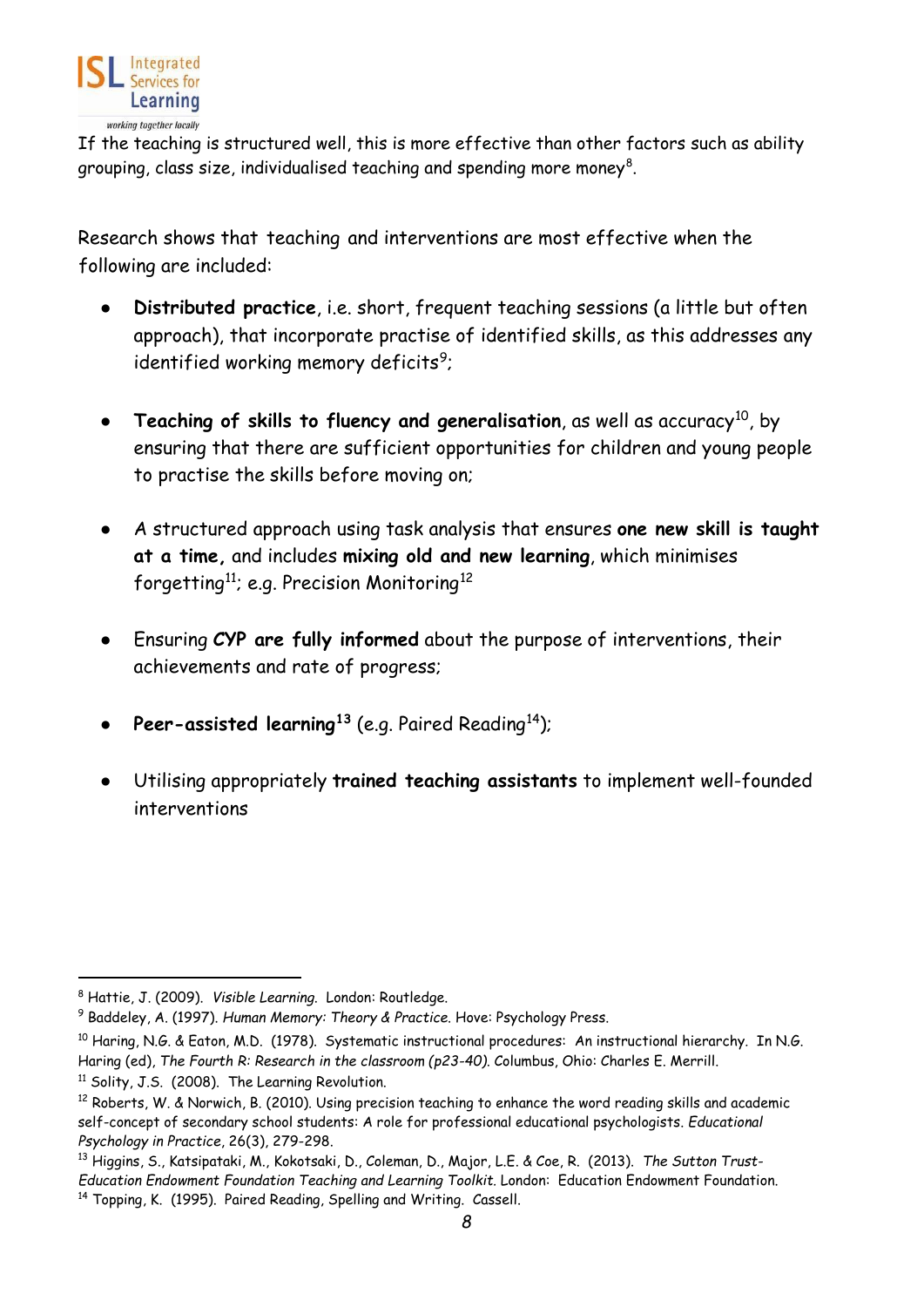

The **multi-sensory teaching approach** is often referred to as a core feature of specialist dyslexia intervention and can support learning as part of a structured, cumulative teaching programme as outlined above<sup>[15](#page-8-2)</sup>.

# <span id="page-8-0"></span>**5. Framework for support**

The Code of Practice (2015) provides statutory guidance for organisations that work with CYP who have special educational needs and/or disabilities (SEND), on duties, policies and procedures relating to Part 3 of the Children and Families Act 2014. The Code stipulates a process of **Assess, Plan, Do, Review** in identifying and meeting CYP's SEND needs. This is also referred to as the Graduated Response.

Assessment through teaching provides a framework for the Assess, Plan, Do, Review process. It supports teachers and teaching assistants, in monitoring the CYP's access to the curriculum and response to a skill-based intervention. This takes into account assessments over time and emphasises the importance of analysing the teaching when reviewing a CYP's progress. Table 2 in the Appendix illustrates how this can be is used to address literacy needs.

<span id="page-8-1"></span>

|  | Using the Assessment through teaching model to address literacy difficulties |  |  |  |  |  |  |
|--|------------------------------------------------------------------------------|--|--|--|--|--|--|
|--|------------------------------------------------------------------------------|--|--|--|--|--|--|

| Steps of Assessment through<br><b>Teaching Framework</b><br>In line with Code of Practice17 | <b>Practical Implications</b>                                                                                                                                                                                                                                           |
|---------------------------------------------------------------------------------------------|-------------------------------------------------------------------------------------------------------------------------------------------------------------------------------------------------------------------------------------------------------------------------|
| Step One<br><b>ASSESS</b>                                                                   | Ensure assessment includes:<br>• Standardised assessments of word level reading and spelling<br>skills;<br>· Curriculum-based assessments (school assessment);<br>• Skill-based assessments (eg, the SpLD Service assessments<br>available via The Local Offer website) |
|                                                                                             | · Identifying strengths as well as difficulties                                                                                                                                                                                                                         |

<span id="page-8-2"></span><sup>15</sup> Brooks, G. (2007). *What works with pupils with literacy difficulties? The effectiveness of intervention schemes.* London: Department for Education and Skills.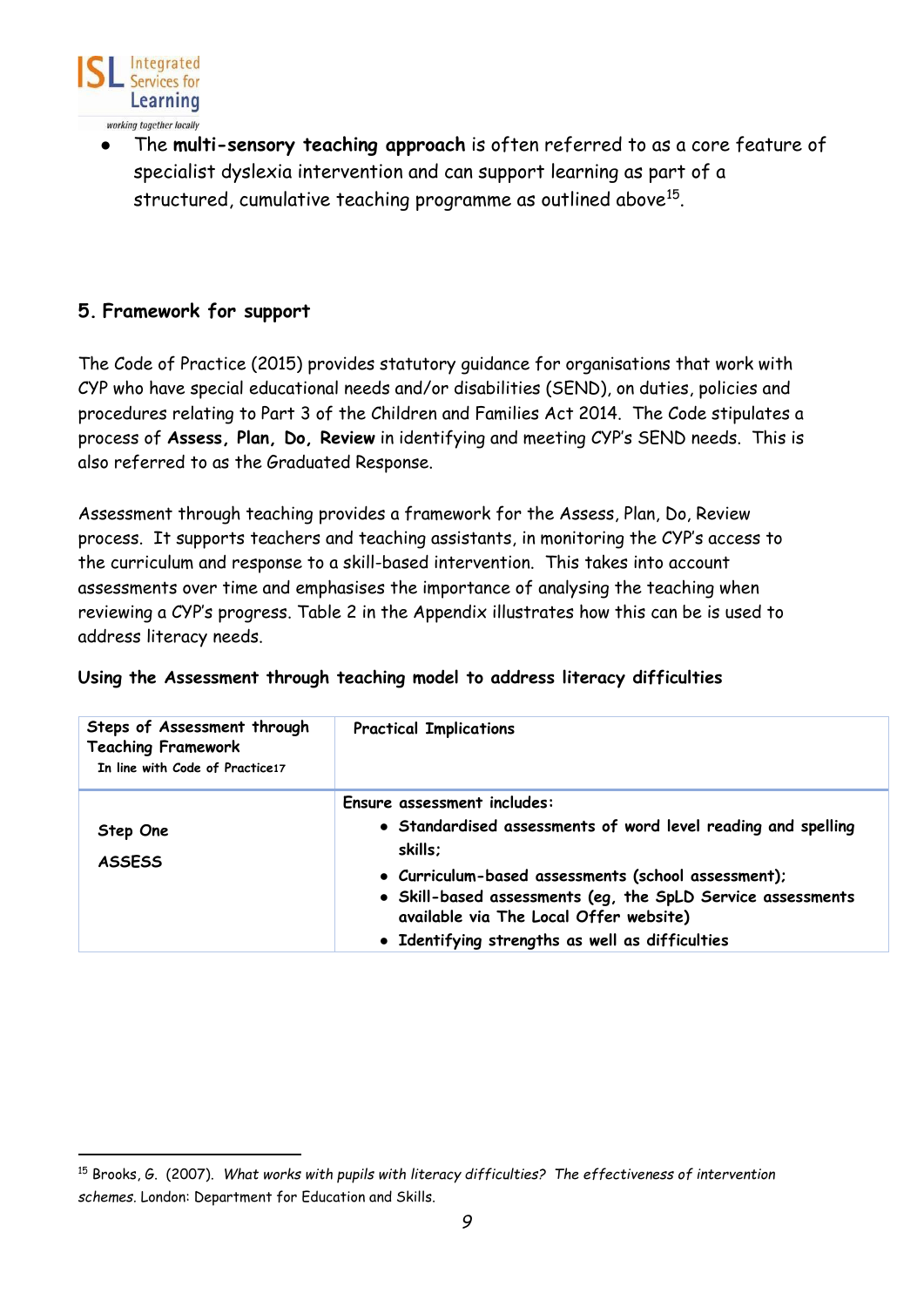

| <i>working together locally</i><br>Steps of Assessment through<br><b>Teaching Framework</b><br>In line with Code of Practice17 | <b>Practical Implications</b>                                                                                                                                                                                                                                                                                                                                                                                                                                            |
|--------------------------------------------------------------------------------------------------------------------------------|--------------------------------------------------------------------------------------------------------------------------------------------------------------------------------------------------------------------------------------------------------------------------------------------------------------------------------------------------------------------------------------------------------------------------------------------------------------------------|
| Step Two<br><b>PLAN</b>                                                                                                        | Organise whole class teaching so that:<br>• What is being taught is clear;<br>• Teaching support staff are clear what is expected of them by<br>sharing lesson plans with them in advance;<br>. Task analysis caters for all cognitive and linguistic skill levels.<br>. Build in opportunities so that strengths are celebrated<br>Organise interventions so that:                                                                                                      |
|                                                                                                                                | • Accurate assessment has been completed to identify the areas<br>of literacy that need targeting;<br>• The focus is on skills that are most useful and that can be<br>generalised;<br>• Skills that are readily confused are separated;<br>. One skill is being identified to teach;<br>. The most useful skills are taught first;<br>. Ensure teaching assistants are appropriately trained and<br>equipped.<br>• Identified strengths are to be used to plan learning |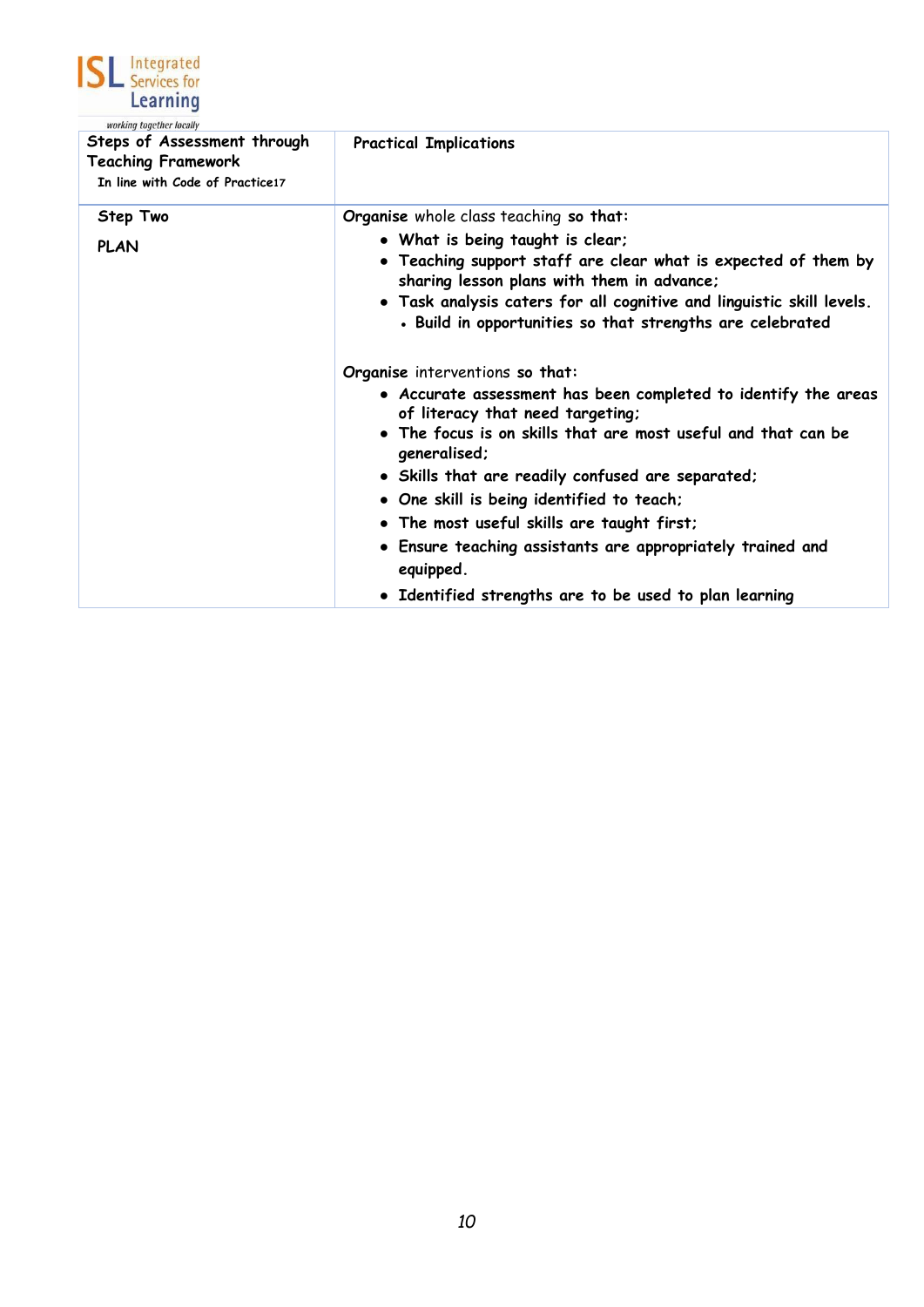

| working together locally<br>Steps of Assessment through<br><b>Teaching Framework</b><br>In line with Code of Practice17 | <b>Practical Implications</b>                                                                                                                                                                                                                                                                                                                                                                                                                                 |
|-------------------------------------------------------------------------------------------------------------------------|---------------------------------------------------------------------------------------------------------------------------------------------------------------------------------------------------------------------------------------------------------------------------------------------------------------------------------------------------------------------------------------------------------------------------------------------------------------|
| <b>Step Three</b><br>DO                                                                                                 | Organise whole class teaching so that:<br>Reasonable adjustments are in place to enable all CYP to<br>$\bullet$<br>access (read) and produce (write) the written word using<br>alternative methods of reading and recording, as required.<br>Whole class teaching is made explicit across the range of cognitive<br>and linguistic skills through:<br>• Clear differentiation:<br>• Reducing task demand to match need;<br>• Use of questioning and feedback; |
|                                                                                                                         | • Use of mediation strategies, ie teaching CYP to self-scaffold.<br>Organise specialist interventions so that:<br>• One skill at a time is taught;<br>• All skills are taught to high levels of fluency (practice);<br>• New skills are taught directly and explicitly; . Skills are<br>taught in a range of contexts; . Old and new learning are<br>mixed.                                                                                                   |
|                                                                                                                         | Monitor implementation and progress to ensure provision is matched to<br>need.                                                                                                                                                                                                                                                                                                                                                                                |
|                                                                                                                         | Teach meta-cognitive skills so that:<br>• Children understand what is being taught and why.                                                                                                                                                                                                                                                                                                                                                                   |
|                                                                                                                         | Organise the learning environment so that:<br>• All teaching staff are trained in determining what to teach<br>and how to teach it:<br>• Alternative methods for reading and recording are accessible;<br>• Students are grouped amongst peers with a range of skill<br>levels;<br>• There are frequent opportunities for practice;<br>• Teaching assistants and peers are used to the greatest<br>effect.                                                    |
| <b>Step Four</b><br><b>REVIEW</b>                                                                                       | Ensure that the access to the curriculum is evaluated by assessing<br>the effectiveness of the reasonable adjustments.                                                                                                                                                                                                                                                                                                                                        |
|                                                                                                                         | Ensure that evaluation of interventions includes assessment of:<br>• Accuracy, fluency and generalisation<br>• New and old learning<br>• Self-esteem and well-being                                                                                                                                                                                                                                                                                           |
|                                                                                                                         | <b>Ensure that</b> CYP are aware of their progress and the next steps in moving<br>learning forward.                                                                                                                                                                                                                                                                                                                                                          |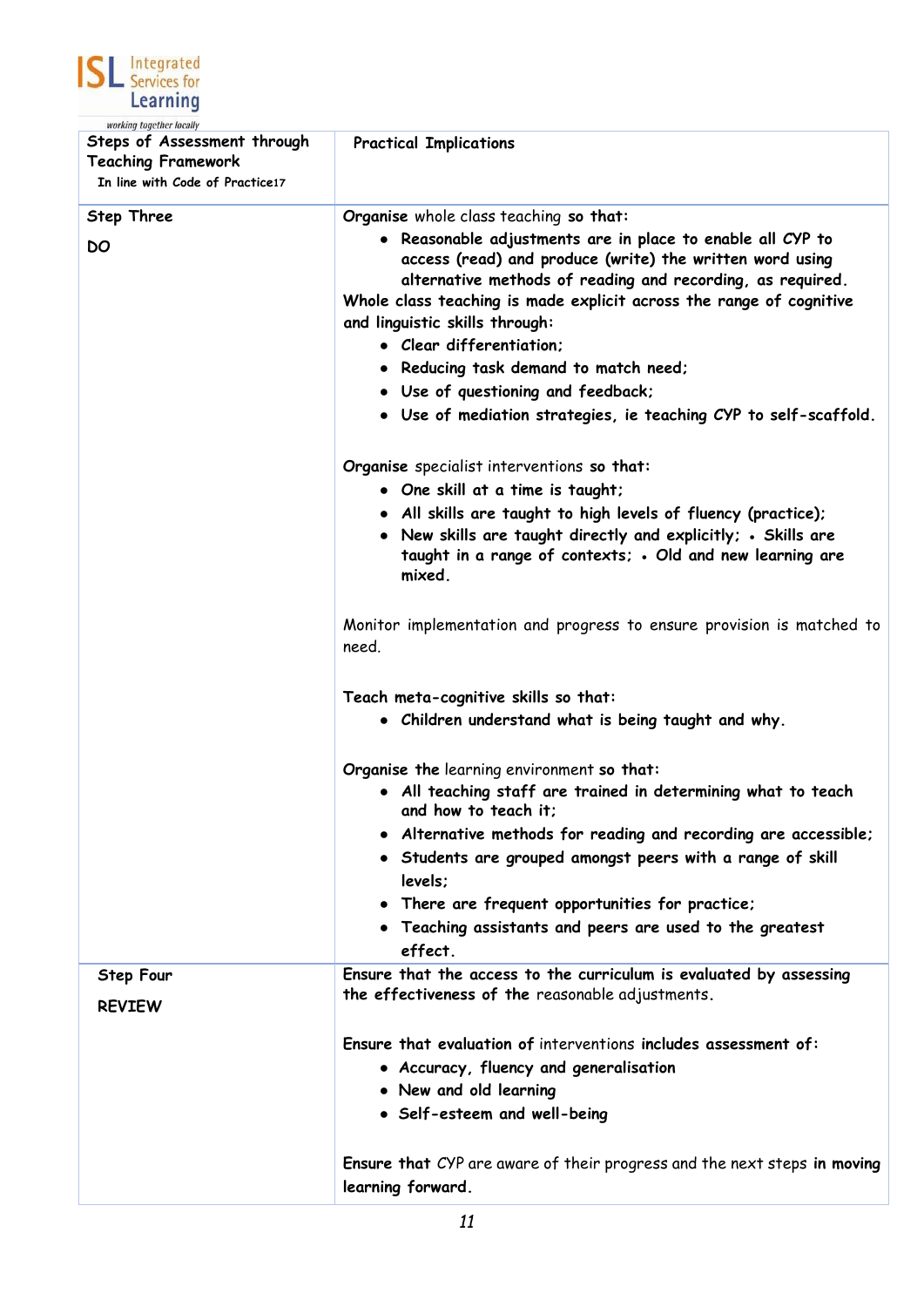

## <span id="page-11-0"></span>**6. Interventions not evidenced-based**

Cognitive interventions, including memory training, and other complementary measures, such as targeting visual processing through the use of coloured lenses, have yet to demonstrate their effectiveness in improving reading<sup>16</sup>.

Some children who struggle with reading report experiencing visual discomfort or distortions due to the light reflected from written materials. This has become known as scotopic sensitivity or Meares-Irlen Syndrome.

Children who struggle with reading may be more susceptible to visual stress as they need to focus on the text more than fluent readers.

The use of coloured lenses, coloured overlays and using different colour paper have been recommended by optometrists to reduce the visual stress and make reading words less uncomfortable; where this has been professionally recommended, it should be implemented.

However, this visual sensitivity is not the cause of the reading difficulty and there is no research evidence to support a relationship between the use of these visual interventions and reading gains.

In order to improve reading, the focus needs to be on implementing specific reading interventions. CYP with vision difficulties should be referred to an appropriate vision professional, e.g. Orthoptist, Optometrist or Ophthalmologist.

### <span id="page-11-1"></span>**7. Provision in Hertfordshire**

The majority of CYP's needs in this area should be met within the graduated response as described in the SEND Code of Practice within mainstream schools via SEN Support.

It is the school's statutory responsibility to meet these needs from their delegated budget.

<span id="page-11-2"></span><sup>•</sup> <sup>16</sup> Pennington, B. F. (2011). Controversial therapies for dyslexia. *Perspectives on language and literacy: a quarterly publication of the International Dyslexia Association*, *37*.

<sup>•</sup> Henderson, L. M., Tsogka, N., & Snowling, M. J. (2013). Questioning the benefits that coloured overlays can have for reading in students with and without dyslexia. *Journal of Research in Special Educational Needs*, *13*(1), 57-65.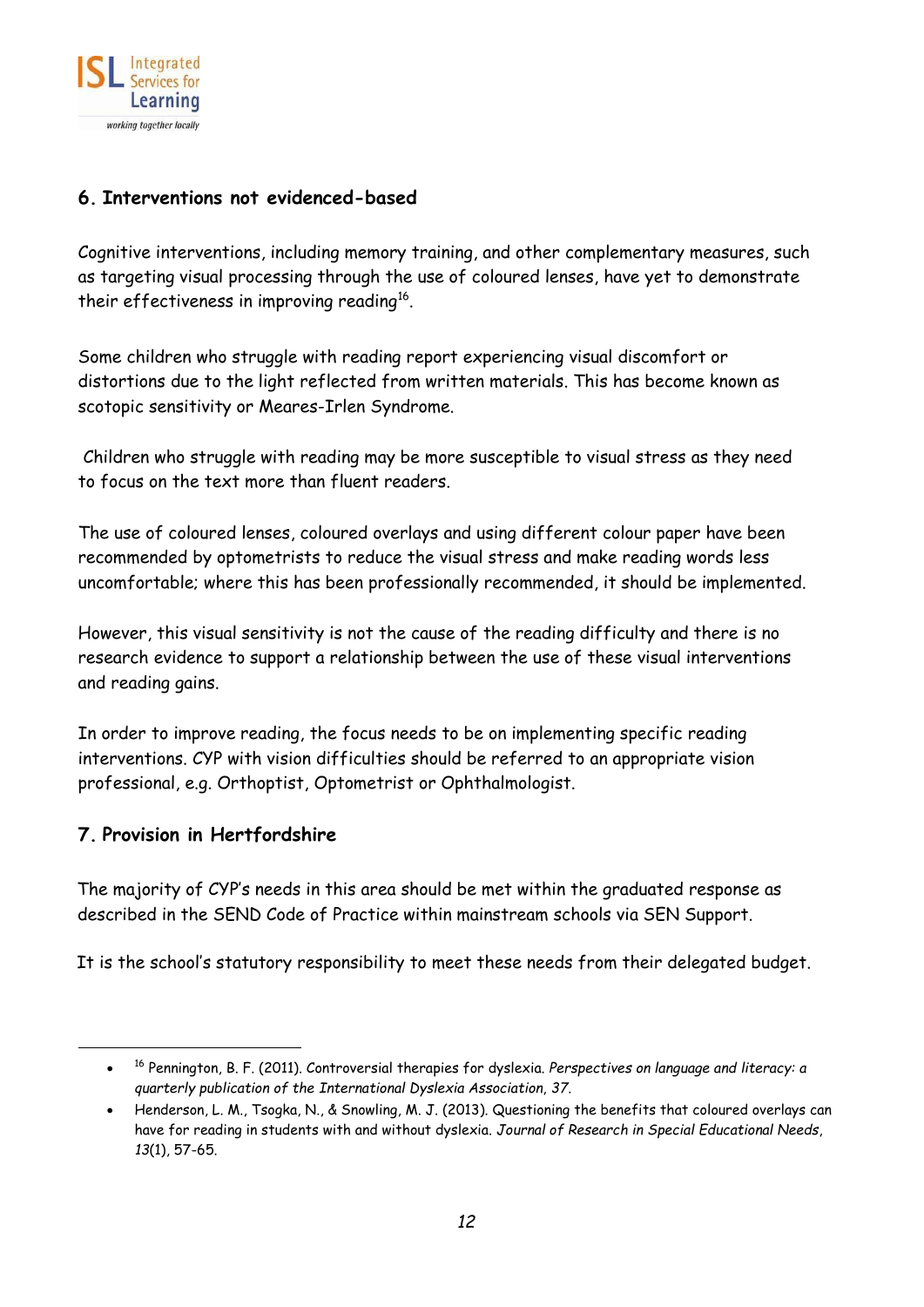

Most CYP's needs are met using a structured and systematic framework within school that incorporates the recommendations detailed in this document to varying intensity.

Schools can request support and guidance from the **SpLD Advisory Teachers** as outlined in *Hertfordshire County Council – Targeted Services Offer for Specific learning difficulties* (see Local Offer)

**The Educational Psychology Service** can provide consultation, training and support in effective evidenced-based interventions, e.g. the Psychology Assistants provide training and support in Precision Monitoring, which can be accessed via the School Contact Educational Psychologist or through the DSPLs (Delivering Special Provision Locally).

Very occasionally, concerns about a CYP's literacy level and progress continues despite a rigorous Assess, Plan, Do, Review framework that incorporates Statutory Advice and recommendations from specialist support services. In such cases, further assessment can be requested from the Local Authority through an Education, Health and Care (EHC) Needs Assessment in line with the SEND Code of Practice.

If an EHC Plan is in place, monitoring of the CYP's progress in response to intervention transfers to the Local Authority, in partnership with parents/carers and schools. This is achieved through the Annual Review process.

In exceptional circumstances, where a CYP fails to progress with access to additional resources as described, specialist provision may be identified**.** These CYP usually have SpLD as part of a more complex special needs profile e.g. they also have Social Emotional and Mental Health needs and/or Speech, Language and Communication needs.

### <span id="page-12-0"></span>**8. Partnership with Parents/Carers**

CYP's literacy needs are best met when schools and parents/carers work in partnership, where there is mutual trust and where information is shared. In line with the SEND Code of Practice, parents/carers must be included in discussions and fully informed about the Assess, Plan, Do, Review process undertaken in school to meet literacy needs.

Frequently asked questions

8.1. Are all children and young people with reading difficulties dyslexic?

*No, there are some other reasons why children may struggle to develop their literacy skills, for example, profound/severe learning difficulties/disability speech and language difficulties/disorders, poor vision, poor hearing, early learning experiences, not having access to appropriate teaching or extended absence from school. Reading difficulties lie on a continuum, and the most severely affected children and young* 

*people will need ongoing literacy support throughout their education. These children are*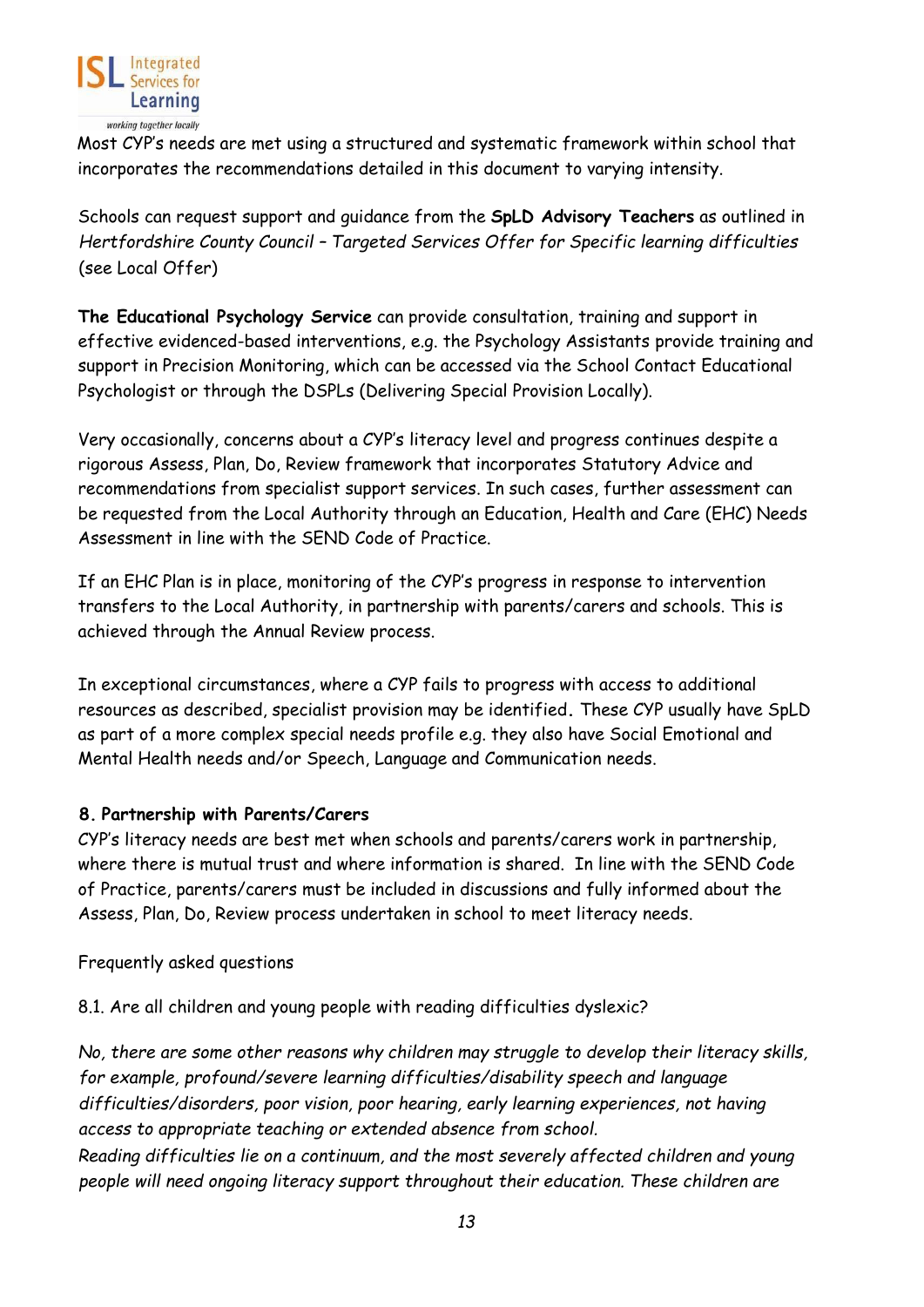

*likely to be described as dyslexic although at this time there is no clear or absolute cut off point where a child can be said to have dyslexia.* 

## 8.2. Is dyslexia hereditary?

*Dyslexia has a strong hereditary influence and appears to run in families, if there is a family history of dyslexia it is important to tell your child's teacher/SENCo.* 

8.3. Is the involvement of a specialist teacher or educational psychologist needed in order to have dyslexia recognised?

*Literacy difficulties, including dyslexia can be identified by following the Code of Practice (2015), using the Assess, Plan, Do, and Review approach. Schools have access to the appropriate screening and assessment tools (see appendix 2) so it is not always necessary to have an educational psychologist or another external specialist to identify dyslexia in order to support the child. However, staff in schools sometimes find it helpful to discuss the difficulties with a member of ISL, and seek further, in depth assessments, if a child's difficulties appear to be significant and persistent.* 

8.4. Does a CYP need to be identified as dyslexic in order to access support in schools/setting?

*No, all schools are already responsible for making reasonable adjustments for learners including access arrangements for exams. Schools also routinely put extra support in place for all CYP with SEND. Provision and intervention are based on level of need rather than categories of difficulty.* 

8.5. Will a private dyslexia report get more help for my child?

*No, schools and ISL services can carry out the appropriate assessment and put in place the intervention for the child. However, if there is a private report, it should be considered.* 

*8.6. Can identification of dyslexia be helpful?* 

*Yes, dyslexia is a life-long condition. Identification can help with a shared understanding of the challenges for the individual and helps the individual makes sense of why some things are more difficult for them and develop self-help strategies to achieve the best they can. This can reduce frustration and support self-esteem and well-being.* 

8.7. How can I as a parent help my child?

*As with all aspects of education and particularly SEND (special educational needs and/or disabilities); parents who accept and understand their child's needs are best placed to support them and advocate on their behalf. Parents and carers are also key in helping their*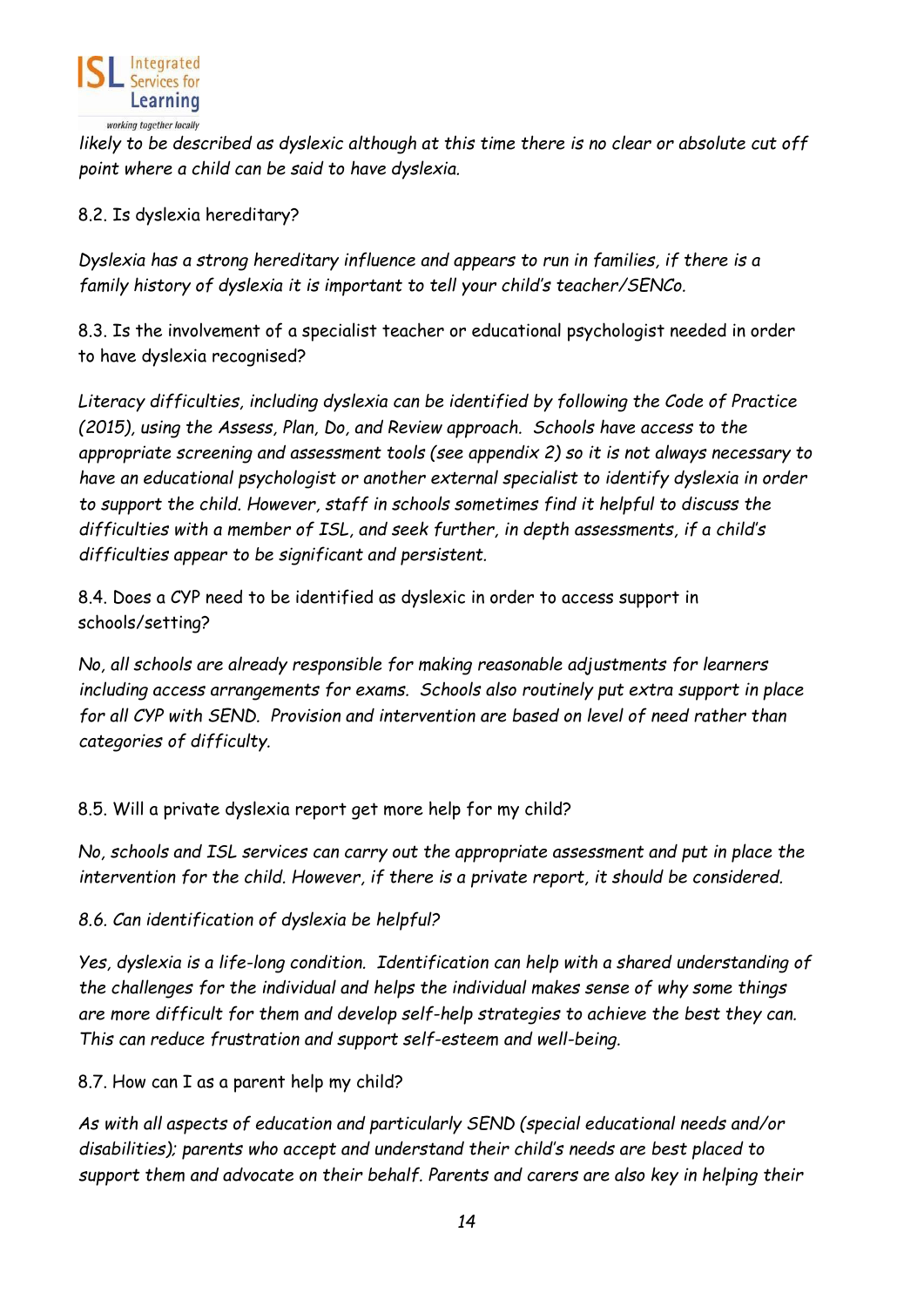

*child to understand what Dyslexia is, how it affects them as an individual and managing it day to day.* 

#### *Below are some starting points for parents.*

- *1. Hertfordshire SEND Local Offer specific learning difficulties*
- *2. [British Dyslexia Association](https://www.bdadyslexia.org.uk/)*
- *3. [International Dyslexia Association](https://dyslexiaida.org/)*
- *4. [Herts Dyslexia Association](http://hertsdyslexia.co.uk/)*
- *5. [Dyslexia Matters](https://dyslexiamatters.co.uk/)*
- *6. [Dyslexia Stars](http://www.dyslexic-stars.co.uk/)*

*Books – these can be very helpful in helping your child understand their dyslexia and should be available via the Hertfordshire Library Service.* 

#### *Suggested books are:*

- *Fish in a tree by Lynda Mullaly Hunt*
- <span id="page-14-0"></span>• *Dyslexia is my superpower (most of the time)* by Margaret Rook

# **Appendix 1: Hertfordshire Targeted Services Offer – Summary - Specific Learning Difficulties (SpLD)**

<span id="page-14-1"></span>The Rose Report (2009) recommends three levels of assessment. This 3-level model includes guidance on the identification and assessment of literacy and dyslexic difficulties, who should undertake such assessments and the recommended waves of provision. Level 1 – Monitoring of progress – teachers. Level 2 – Skills assessment. Level 3 – Comprehensive assessment. **"Dyslexia is not 'categorical' – it is not a question of dyslexia, yes or no – but that individuals have differing degrees of dyslexic difficulties. A good indication of the severity of these difficulties can be gained by examining responses to intervention." (Rose Report 2009).** 

### <span id="page-14-2"></span>Level 1

At this stage, it is class teachers who identify literacy difficulties. They will notice individual differences and adjust their teaching. They will also be aware of the possibility that some children and young people may have dyslexia.

Class teachers will discuss concerns with parents / carers and explain that the possibility of dyslexia will be explored with more specialist school colleagues e.g. SENCo in the light of the child and young person's response to literacy interventions and taking account of Herts SpLD information and support.

Class teachers will also explain to parents / carers the interventions that are being put in place using the assess – plan – do review cycle and will work with families to ensure there are no underlying vision / hearing difficulties.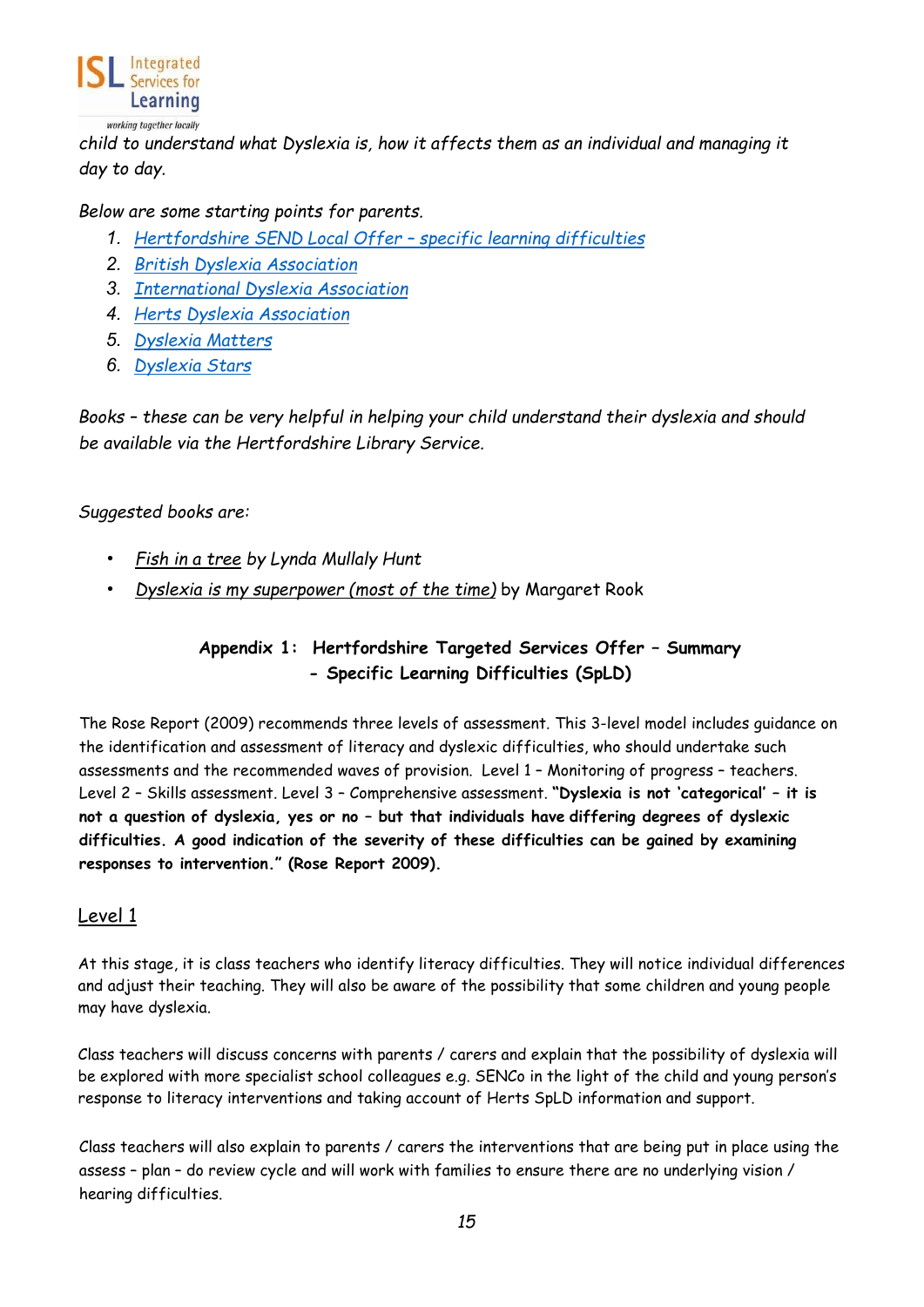

| UNIVERSAL SPLD -                                                                                                                                                                                                                                                              | UNIVERSAL - SCHOOL                                                                                                                                                                                                                                                                                                                                                                                                                                 | UNIVERSAL - SEND SAS                                                                                                                                                                                                                                                                                                                                                                                                                                                                                                 |
|-------------------------------------------------------------------------------------------------------------------------------------------------------------------------------------------------------------------------------------------------------------------------------|----------------------------------------------------------------------------------------------------------------------------------------------------------------------------------------------------------------------------------------------------------------------------------------------------------------------------------------------------------------------------------------------------------------------------------------------------|----------------------------------------------------------------------------------------------------------------------------------------------------------------------------------------------------------------------------------------------------------------------------------------------------------------------------------------------------------------------------------------------------------------------------------------------------------------------------------------------------------------------|
| <b>LEARNER PROFILE</b>                                                                                                                                                                                                                                                        |                                                                                                                                                                                                                                                                                                                                                                                                                                                    |                                                                                                                                                                                                                                                                                                                                                                                                                                                                                                                      |
| The Learner is working generally<br>within or just below age related<br>expectations. Some difficulties with<br>learning may include some<br>misconceptions and/or taking longer<br>to understand new concepts.<br>Difficulties may be specific to one<br>aspect of learning. | • A broad and balanced curriculum<br>is planned for all pupils and the<br>school is flexible in adapting the<br>core offer to meet needs of all<br>pupils<br>• Opportunities are provided for<br>small group work based on<br>identified need<br>• High quality teaching,<br>differentiated for<br>individual<br>pupils, is the first step in<br>responding to pupils who have or<br>may have SpLD in addition to<br>environmental considerations. | Access to resources to support<br>specific learning difficulties via<br>resource centres.<br>Telephone consultation for quick<br>queries re: SpLD e.g. advice re:<br>resources or general strategies for<br>SpLD Background information on<br>specific learning difficulties for<br>school staff available via<br>professionals' web pages on Herts<br>Local Offer Access to County wide<br>training delivered by ISL to raise<br>awareness of issues relating to<br>SpLD and strategies to support<br>difficulties. |

| UNIVERSAL PLUS -                | UNIVERSAL PLUS -               | UNIVERSAL PLUS -                 |
|---------------------------------|--------------------------------|----------------------------------|
| SpLD LEARNER PROFILE            | <b>SCHOOL</b>                  | <b>SEND SAS</b>                  |
| The learner is working just     | Some additional and/or         | Provision of SpLD baseline       |
| below age related               | different provision enhances   | assessments to support the       |
| expectations in specific        | the core offer                 | assess - plan - do - review      |
| curriculum areas and            | TAs are used flexibly so that  | cycle in schools Accredited      |
| progress is limited in specific | the teacher can focus on       | training relating to pupils with |
| areas of learning and           | individuals and groups.        | specific learning difficulties   |
| development. At the lower       | Activities and time built into | for school staff in partnership  |
| end of the average range for    | lesson planning to give        | with external agencies.          |
| attainment with some            | opportunities for pupils to    |                                  |
| difficulties relating to SpLD   | work on their own targets      |                                  |
| using Herts SpLD Outreach       | Alternative forms of           |                                  |
| assessments or similar. Low     | recording routinely offered    |                                  |
| level difficulties in the       | and used: ppts, oral           |                                  |
| acquisition/use of reading,     | presentation, mind maps,       |                                  |
| spelling, writing, handwriting  | vocabulary pictures/lists etc. |                                  |
| and numeracy skills. Learner    | Progress in interventions is   |                                  |
| may experience some             | recorded and shared with       |                                  |
| difficulties with pace of       | teachers so that learning is   |                                  |
| curriculum delivery.            | transferred, and focussed      |                                  |
|                                 | teaching can be planned to     |                                  |
|                                 | address any difficulties.      |                                  |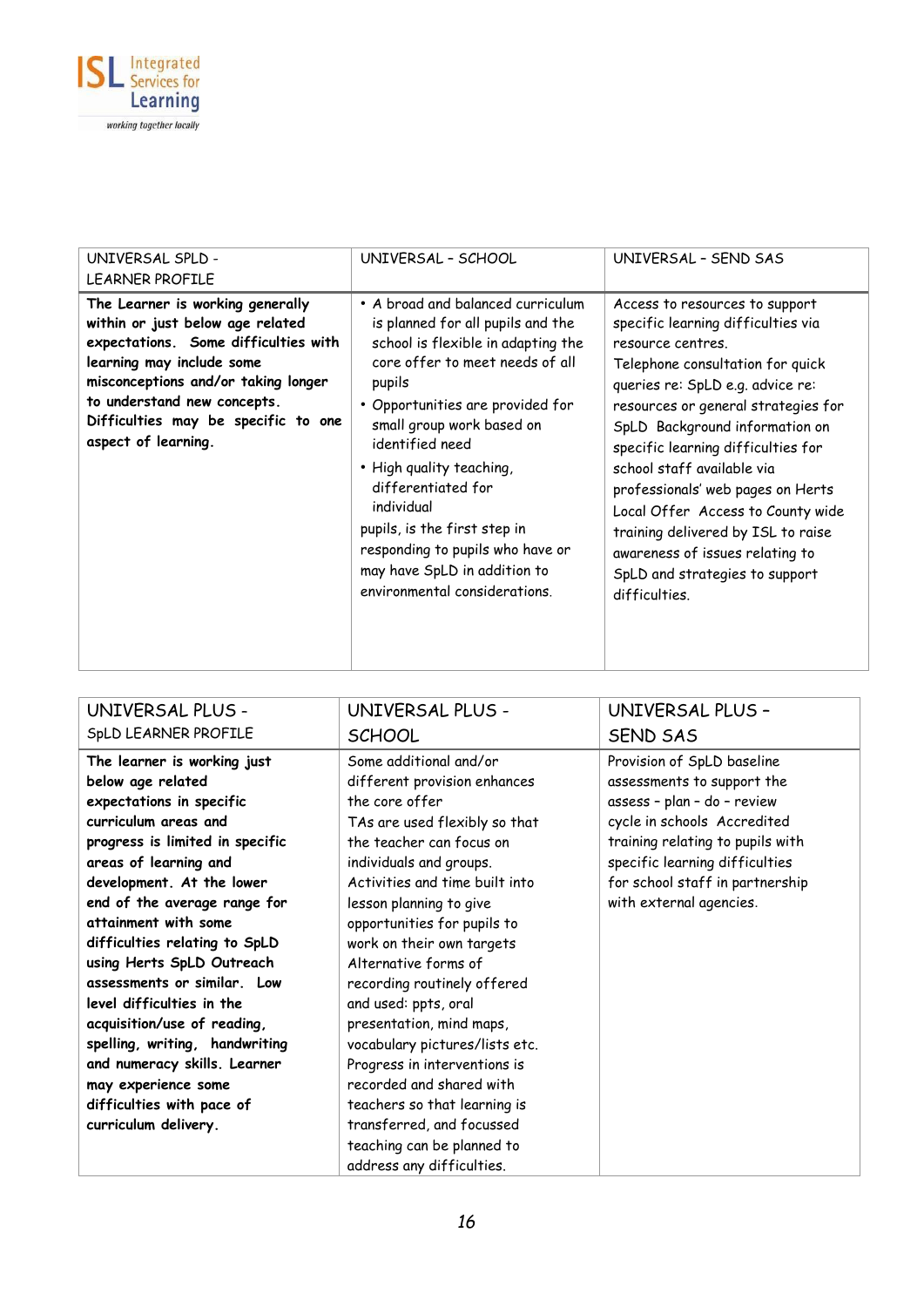

<span id="page-16-0"></span>The class teacher and SENCo assess the child and young person's difficulties and response to intervention. The main purpose of assessments undertaken at this level is to plan further teaching in the expectation that it will significantly advance the child and young person's progress.

However, in many cases the teachers will consider whether or not the CYP 'appears to have dyslexic difficulties' and discuss their emerging view with the child and young person's parents. The main decision being made is about what more should be done to counter the particular difficulties the child and young person is experiencing.

| TARGETED - SpLD                                                                                                                                                                                                                                                                                                                                                                                                                                                                                                                                                                     | TARGETED - SCHOOL                                                                                                                                                                                                                                                                                                                                                                                                                                                                                     | TARGETED - SEND                                                                                                                                                                                                                                                                                                                                                                                                                                                                                                                                                                                                |
|-------------------------------------------------------------------------------------------------------------------------------------------------------------------------------------------------------------------------------------------------------------------------------------------------------------------------------------------------------------------------------------------------------------------------------------------------------------------------------------------------------------------------------------------------------------------------------------|-------------------------------------------------------------------------------------------------------------------------------------------------------------------------------------------------------------------------------------------------------------------------------------------------------------------------------------------------------------------------------------------------------------------------------------------------------------------------------------------------------|----------------------------------------------------------------------------------------------------------------------------------------------------------------------------------------------------------------------------------------------------------------------------------------------------------------------------------------------------------------------------------------------------------------------------------------------------------------------------------------------------------------------------------------------------------------------------------------------------------------|
| <b>LEARNER PROFILE</b>                                                                                                                                                                                                                                                                                                                                                                                                                                                                                                                                                              |                                                                                                                                                                                                                                                                                                                                                                                                                                                                                                       | <b>SAS</b>                                                                                                                                                                                                                                                                                                                                                                                                                                                                                                                                                                                                     |
| Persistent difficulties in the<br>acquisition/ use of<br>literacy/numeracy skills and<br>there is evidence of an<br>increasing gap between their<br>performance and age- related<br>expectations. Progress is slow<br>and ongoing tailored additional<br>support is required to ensure<br>progress and/or access to the<br>curriculum. Below average range<br>for attainment and evidence of<br>ongoing difficulties relating to<br>SpLD using Herts SpLD Outreach<br>assessments or similar. There<br>may be cooccurring difficulties<br>e.g.<br>independence and<br>organisation. | Assessment using SpLD resources<br>(or similar) to identify strengths and<br>difficulties and to plan for learning.<br>On-going opportunities for 1:1<br>support focused on targets in<br>relation to SpLD assessments and<br>following SpLD Outreach advice<br>(appropriate records kept). Routine<br>opportunities for overlearning and<br>practice of basic skills on a regular<br>basis.<br>Regular monitoring and<br>evaluation of programmes to<br>measure outcomes against<br>starting points. | Service request for named, issues<br>focused consultation<br>/advice (up to one term) - SpLD SAS<br>support may include:<br>Support for schools to select and<br>interpret SpLD assessments and<br>results and use these to set and<br>review precise short-term targets<br>relating to identified learning<br>difficulties.<br>Advice in relation to Service<br>Request regarding classroom<br>strategies/ resources.<br>Support to implement<br>targeted interventions<br>through advice, exemplar<br>teaching and observation<br>Core training with up to date<br>evidence or research based<br>programmes. |

### <span id="page-16-1"></span>**Level 3**

Appropriately qualified specialist teachers and other professionals, in consultation with parents and the child and young person's class teacher, would make a decision on whether or not the child and young person is dyslexic in accordance with the Hertfordshire definition of dyslexia and with what severity.

The professionals regarded as 'appropriately qualified' should be those who are identified as such i.e. be appropriately qualified and experienced members of school staff, psychologists or specialist ISL SpLD teachers.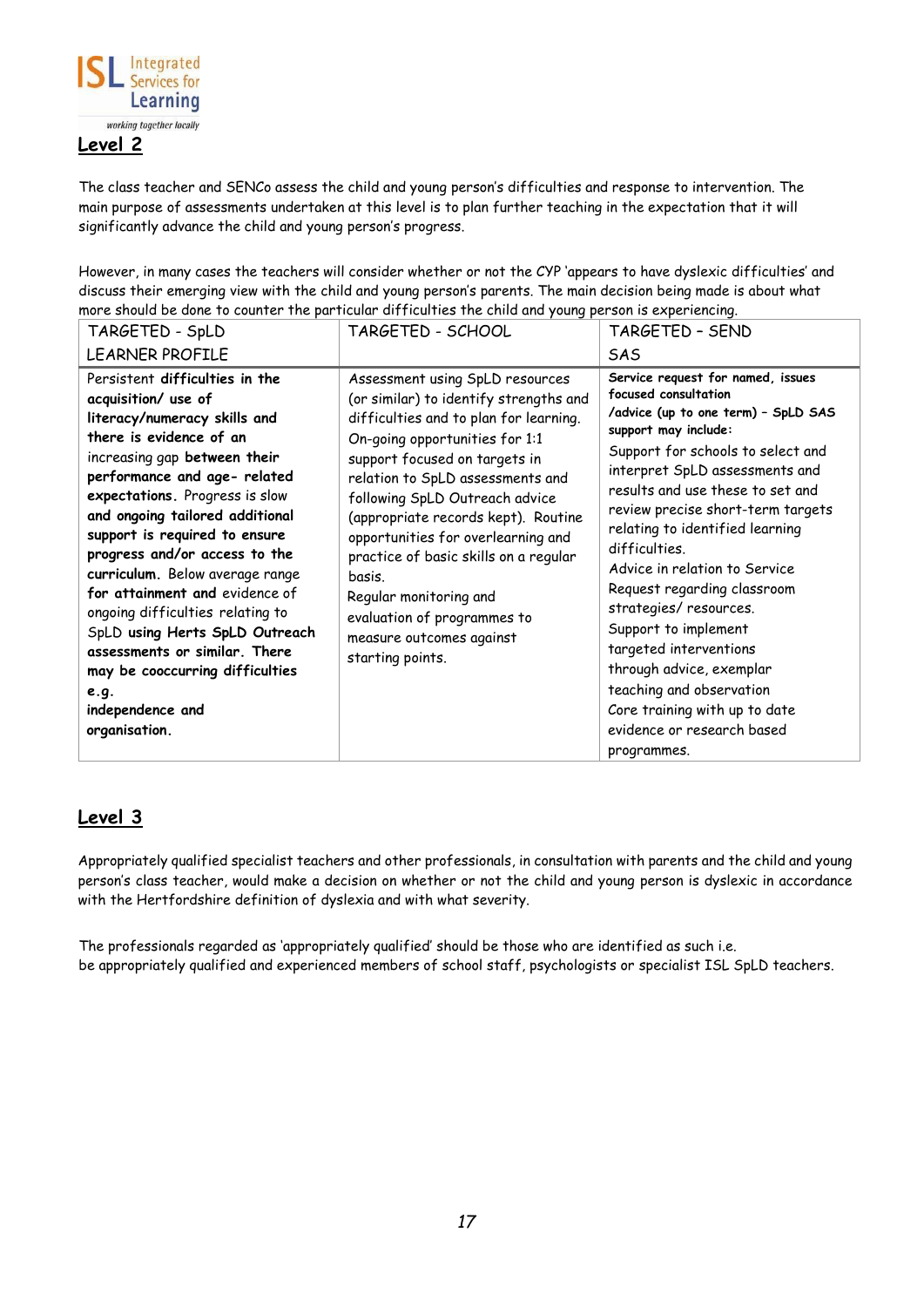

| TARGETED PLUS                                                                                                                                                                                                                                                                                                                                                                                                                                                                                                                                                                                                                                                                                                                                                                                                                   | TARGETED PLUS -                                                                                                                                                                                                                                                                                                                                                                                                                                                                                                                                                                                                                                        | TARGETED PLUS -                                                                                                                                                                                                                                                                                                                                                                                                                                                                                                                                                           |
|---------------------------------------------------------------------------------------------------------------------------------------------------------------------------------------------------------------------------------------------------------------------------------------------------------------------------------------------------------------------------------------------------------------------------------------------------------------------------------------------------------------------------------------------------------------------------------------------------------------------------------------------------------------------------------------------------------------------------------------------------------------------------------------------------------------------------------|--------------------------------------------------------------------------------------------------------------------------------------------------------------------------------------------------------------------------------------------------------------------------------------------------------------------------------------------------------------------------------------------------------------------------------------------------------------------------------------------------------------------------------------------------------------------------------------------------------------------------------------------------------|---------------------------------------------------------------------------------------------------------------------------------------------------------------------------------------------------------------------------------------------------------------------------------------------------------------------------------------------------------------------------------------------------------------------------------------------------------------------------------------------------------------------------------------------------------------------------|
| SPLD LEARNER PROFILE                                                                                                                                                                                                                                                                                                                                                                                                                                                                                                                                                                                                                                                                                                                                                                                                            | <b>SCHOOL</b>                                                                                                                                                                                                                                                                                                                                                                                                                                                                                                                                                                                                                                          | <b>SEND SAS</b>                                                                                                                                                                                                                                                                                                                                                                                                                                                                                                                                                           |
| Progress is very limited, despite<br>evidence of appropriate and<br>sustained support in school<br>following SpLD Specialist<br>Teacher advice. The learner is<br>operating at a level well below<br>age related expectations and<br>there is evidence of an<br>increasing gap between them and<br>their peers and s/he may be<br>showing signs of frustration or<br>loss of self esteem.<br>Well below average range (SS<br>70 - 79) for skills such as<br>working memory, phonological<br>skills, processing speed or<br>indicated by other relevant<br>assessments. Significant and<br>persistent difficulties in the<br>acquisition of<br>literacy/numeracy skills.<br>Possibly some complexity of<br>other needs. Significant<br>difficulties with<br>organisational skills and<br>independent learning may be<br>present. | An individualised learning programme<br>is developed with support from SpLD<br>Outreach Service and SENCo. This<br>is overseen by qualified and<br>experienced teachers and TAs are<br>directed.<br>Daily opportunities for 1:1 support<br>focused on specific targets plus<br>opportunities for 1:1/small group<br>work based on identified needs.<br>Intensive and varied opportunities<br>are provided to develop automaticity<br>in reading and writing or number<br>skills.<br>Assistive technology is used to<br>support learning where appropriate.<br>Manage access arrangements<br>for internal and external<br>examinations and assessments. | Service request for named,<br>personalised assessment and<br>advice (time limited, up to one-<br>year max) - SpLD SAS support<br>may include: The specialist<br>teacher undertakes further<br>assessments to identify<br>strengths and difficulties,<br>seeks views of learner and<br>family and takes account of<br>relevant external reports.<br>Tailored advice/report<br>enables school to understand<br>difficulties, regularly set and<br>review longer term targets<br>and take effective action<br>through personalised time<br>limited intervention<br>programme |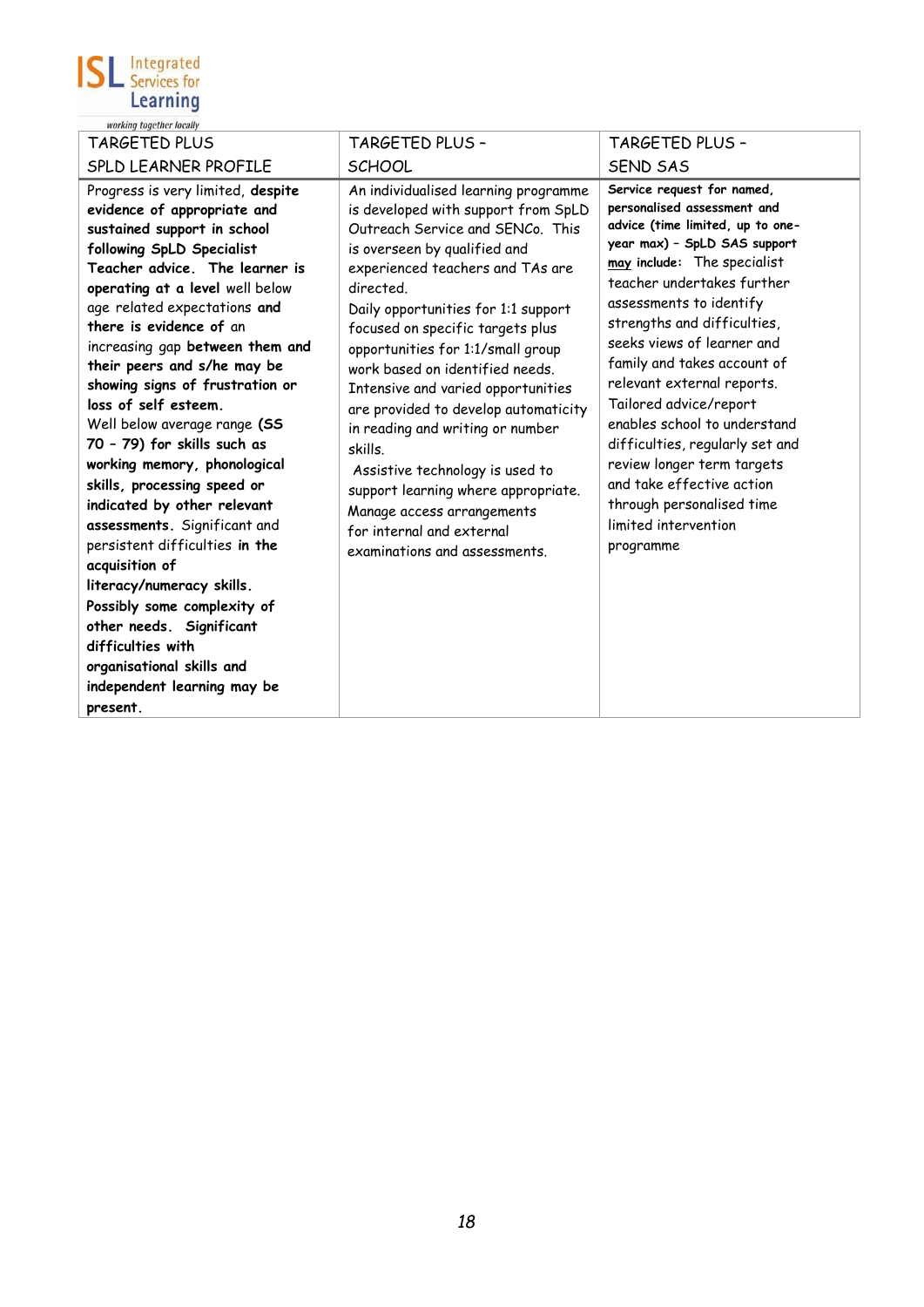

| working together locally                                                                                                                                                                                                                                                                                                                                                                                                         |                                                                                                                                                                                                                                                                                                                                                                                                                                                                                                                                                                                                                                                                                                 |                                                                                                                                                                                                                                                                                                                                                                                                                                                                                                                                                                                                                                                                                                                                                                                                                                                                                                                             |
|----------------------------------------------------------------------------------------------------------------------------------------------------------------------------------------------------------------------------------------------------------------------------------------------------------------------------------------------------------------------------------------------------------------------------------|-------------------------------------------------------------------------------------------------------------------------------------------------------------------------------------------------------------------------------------------------------------------------------------------------------------------------------------------------------------------------------------------------------------------------------------------------------------------------------------------------------------------------------------------------------------------------------------------------------------------------------------------------------------------------------------------------|-----------------------------------------------------------------------------------------------------------------------------------------------------------------------------------------------------------------------------------------------------------------------------------------------------------------------------------------------------------------------------------------------------------------------------------------------------------------------------------------------------------------------------------------------------------------------------------------------------------------------------------------------------------------------------------------------------------------------------------------------------------------------------------------------------------------------------------------------------------------------------------------------------------------------------|
| SPECIALIST SpLD                                                                                                                                                                                                                                                                                                                                                                                                                  | SPECIALIST - SCHOOL                                                                                                                                                                                                                                                                                                                                                                                                                                                                                                                                                                                                                                                                             | SPECIALIST - SEND                                                                                                                                                                                                                                                                                                                                                                                                                                                                                                                                                                                                                                                                                                                                                                                                                                                                                                           |
| <b>LEARNER PROFILE</b>                                                                                                                                                                                                                                                                                                                                                                                                           |                                                                                                                                                                                                                                                                                                                                                                                                                                                                                                                                                                                                                                                                                                 | SAS                                                                                                                                                                                                                                                                                                                                                                                                                                                                                                                                                                                                                                                                                                                                                                                                                                                                                                                         |
| Learner may have an EHCP<br>which indicates specific<br>learning difficulties. The<br>learner will experience<br>significant, complex,<br>persistent and enduring<br>specific learning difficulties.<br>Significantly below average<br>range for attainment and<br>skills related to SpLD e.g.<br>working memory, phonological<br>skills, processing speed or<br>indicated by other relevant<br>assessments with SS below<br>70. | • Curriculum planning reflects<br>levels of achievement<br>· Substantial adaptations may be<br>required in at least the core<br>subjects to allow the learner to<br>work and be assessed on<br>programmes of study appropriate<br>to the learner rather than the<br>key stage<br>• An individualised learning<br>programme is developed with<br>support from the<br>SENCo and advice from<br>education and noneducation<br>professionals as appropriate<br>· Qualified and experienced<br>teachers oversee and direct<br>TAs to deliver aspects of the<br>programme acting on advice<br>from external specialists<br>Frequent opportunities for<br>small group work based on<br>identified need | Service request for named,<br>personalised assessment and<br>advice<br>(longer term) - SpLD SAS<br>support may include:<br>• The specialist teacher undertakes<br>further assessments as required<br>to identify strengths and<br>difficulties, seeks views of learner<br>and family and takes account of<br>relevant external reports<br>• Tailored advice enables school to<br>understand difficulties and take<br>effective action through<br>personalised intervention<br>$\bullet$<br>programme Advice for parents<br>enables support at home<br>• Exemplar teaching and modelling<br>of<br>interventions, resources and<br>strategies and assistive<br>technologies<br>• CPD from specialist staff ensures<br>that mainstream staff have<br>understanding of SpLD related to<br>learner<br>• Specialist teacher supports school<br>in ongoing reviews of progress<br>against targets set and<br>personalised support. |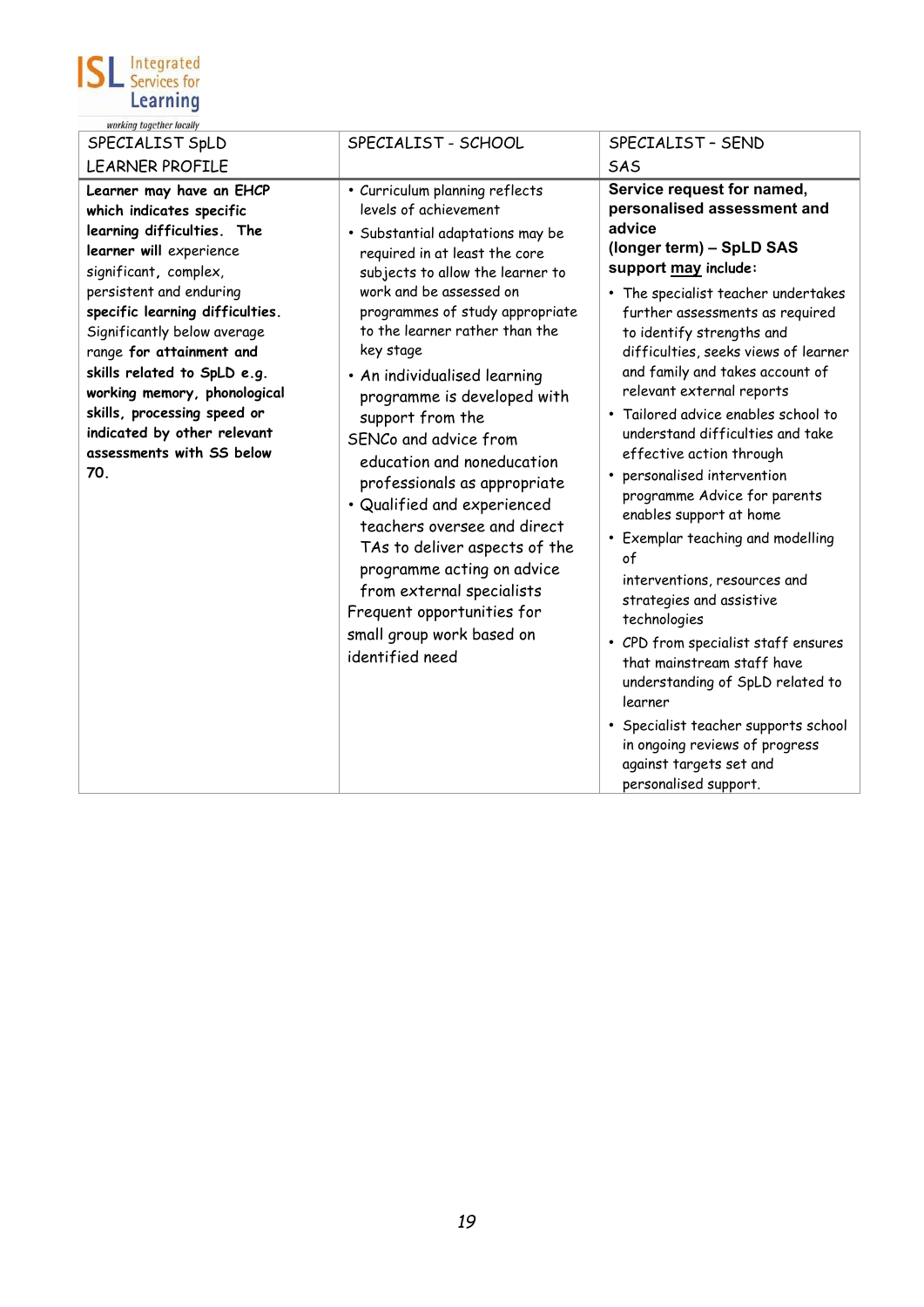

# **Appendix 2: Resources to support identification of dyslexia in line with the Hertfordshire Targeted Services Offer for Specific Learning Difficulties**

#### <span id="page-19-1"></span><span id="page-19-0"></span>*This is not an exhaustive list of assessments but is designed to support initial assessment selections*

| Dyslexia Definition                       | Examples of assessments for use by | Examples of assessments for specialist   |
|-------------------------------------------|------------------------------------|------------------------------------------|
|                                           | schools to support levels 1 and 2  | use to support level 3 identification of |
|                                           | identification of dyslexia         | dyslexia                                 |
| Difficulties with developing and          | Response to school                 | Response to tailored<br>$\bullet$        |
| acquiring accurate and fluent             | intervention/s                     | intervention delivered over              |
| word reading and / or spelling,           | Baseline word reading and          | time                                     |
| which is severe and persistent            | spelling assessment and            | Reading and spelling SS e.g.             |
| in nature despite appropriate             | progress review                    | York                                     |
| learning opportunities and                | Running record and analysis        | Assessment of Reading                    |
| evidence-based intervention.              |                                    | Comprehension, Diagnostic                |
|                                           |                                    | Reading Analysis, Hodder Oral            |
|                                           |                                    | Reading Test, Helen Arkell               |
|                                           |                                    | Spelling Test, Single Word               |
|                                           |                                    | Spelling Test, Test of Word              |
|                                           |                                    | Reading Efficiency                       |
|                                           |                                    | <b>WIAT III</b>                          |
| Phonological awareness: the ability to    | SpLD Phonological assessment       | CTOPP 2: elision, blending<br>$\bullet$  |
| perceive and manipulate the sounds in     | e.g. rhyme,                        | words, phoneme isolation                 |
| words<br>RR p. 32For example phonological | alliteration, blending             | TAPS 3/4: phonological                   |
| awareness would be demonstrated           | and segmenting,                    | segmentation, phonological               |
| by understanding that if the 'p' in       | baseline and review/s              | blending                                 |
| pat is changed to an 's' the word         |                                    | PhAB2 Phoneme deletion 7 -<br>$\bullet$  |
| becomes 'sat'  e.g. segment sound         |                                    | 11, Alliteration 5 - 11, Rhyme 5         |
| structure, identify odd one out in        |                                    | - 6, Phoneme substitution 7 -            |
| set of rhyming words, delete a            |                                    | 11                                       |
| sound in a non word                       |                                    |                                          |
| Verbal memory: the ability to store,      | Checklist of possible memory       | CTOPP 2: memory for digits<br>$\bullet$  |
| process and manipulate verbal             | difficulties in the classroom      | TAPS3/4 number memory<br>$\bullet$       |
| information                               |                                    | forwards & backwards and                 |
|                                           | Pearson working memory             | word memory                              |
| RR: Verbal phonological short term-       | rating scale                       |                                          |
| memory is the ability to retain an        |                                    |                                          |
| ordered sequence of verbal material       | Memory Magic assessment            |                                          |
| for a short period of time; it is         |                                    |                                          |
| used, for example, to recall a list       |                                    |                                          |
| of words or to remember a list of         |                                    |                                          |
| instructions                              |                                    |                                          |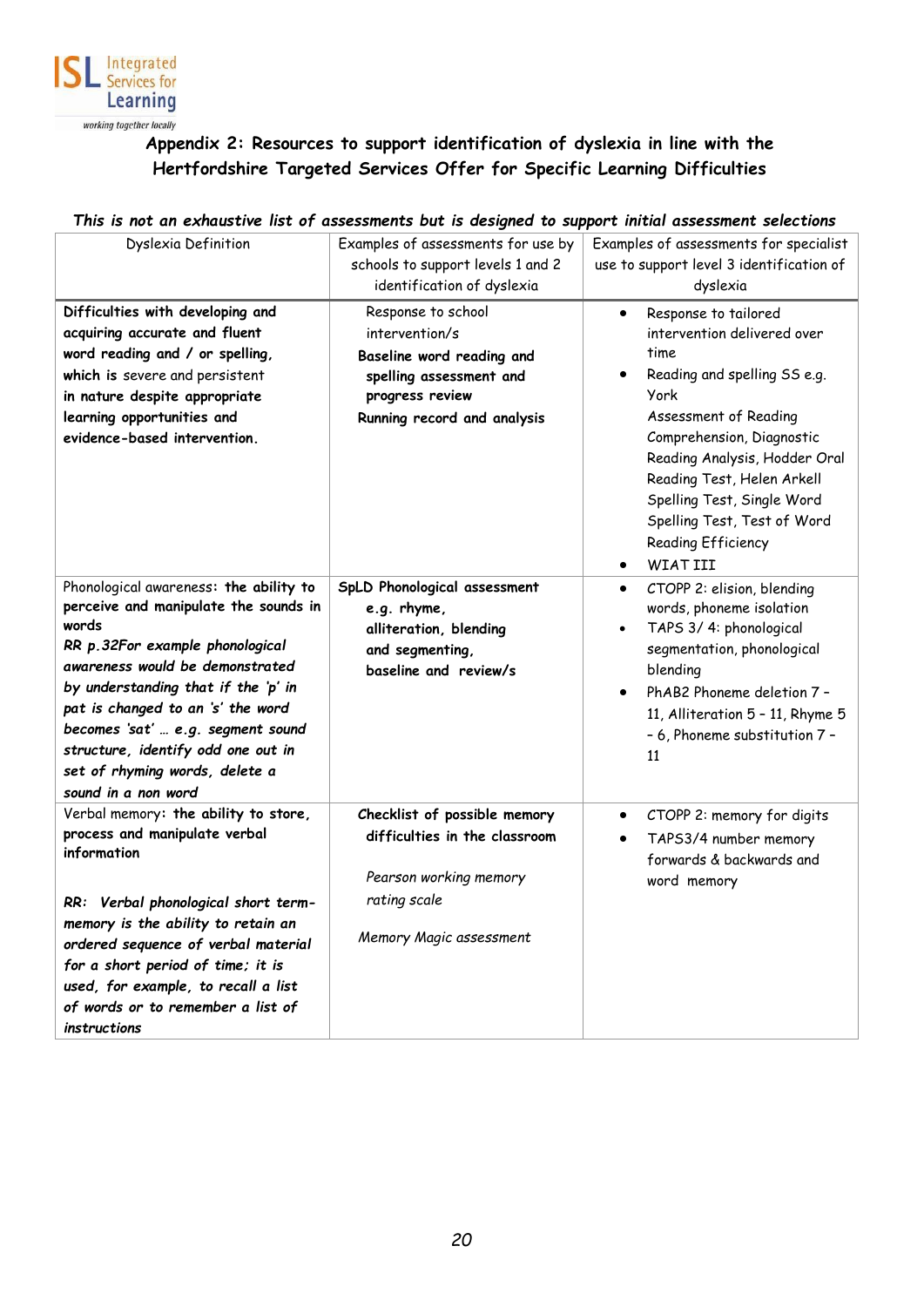

| <i><b>WORKING LOGCUICT IOCANY</b></i>                                                                                                                                                                                                                                                   |                                                                                                       |                                                                                                                                                                     |
|-----------------------------------------------------------------------------------------------------------------------------------------------------------------------------------------------------------------------------------------------------------------------------------------|-------------------------------------------------------------------------------------------------------|---------------------------------------------------------------------------------------------------------------------------------------------------------------------|
| Dyslexia Definition                                                                                                                                                                                                                                                                     | Examples of assessments for use by<br>schools to support levels 1 and 2<br>identification of dyslexia | Examples of assessments for specialist<br>use to support level 3 identification of<br>dyslexia                                                                      |
| Verbal processing speed: the ability<br>to retrieve familiar words quickly<br>and accurately RR p32: verbal<br>processing speed is the time taken<br>to process familiar verbal<br>information such as letters and<br>digits. RAN tasks are used as<br>measures of speed of processing. | Checklist of possible<br>processing speed difficulties<br>in the classroom                            | CTOPP 2: rapid digit naming,<br>$\bullet$<br>rapid colour/object naming<br>PhAB 2 Naming Speed -<br>picture and digit naming 5 - 11<br>Symbol Digit Modalities Test |
| Visual processing speed: the ability to<br>visually recognise familiar words/<br>symbols / patterns quickly and<br>accurately.                                                                                                                                                          |                                                                                                       |                                                                                                                                                                     |

#### **School Assessments available on local offer.**

#### **Appendix 3: Inclusive classrooms for specific learning difficulties**

#### <span id="page-20-1"></span><span id="page-20-0"></span>**Practical Resources**

- **Prompt cards** e.g. bpd, simple / complex sounds, letter / digit formation, sentence starters, worked examples of key punctuation.
- High frequency **word lists** easily available (appropriate to key stage / pupil/ subject)
- **Resources for writing,** e.g. alphabet strip lower and upper case, range of pens, pencils, grips and sloping boards available as required.
- **Resources for spelling** e.g. phoneme and syllable frames, mini whiteboards, spelling journals, range of dictionaries as appropriate, ask SIRI etc.
- **Scaffolding** available e.g. problem-solving grids, writing frames
- Trays, cupboards, drawers clearly **labelled with picture prompt** if possible and **colour coded**

• All pupils reminded and encouraged to use a range of **1st hand equipment** readily available (e.g. number lines, Numicon, 100 squares, Diennes, word mats, electronic spell checkers etc)

• **Visual timetable** and **memory prompts** (e.g. sticky notes, individual whiteboards, jottings) to promote independence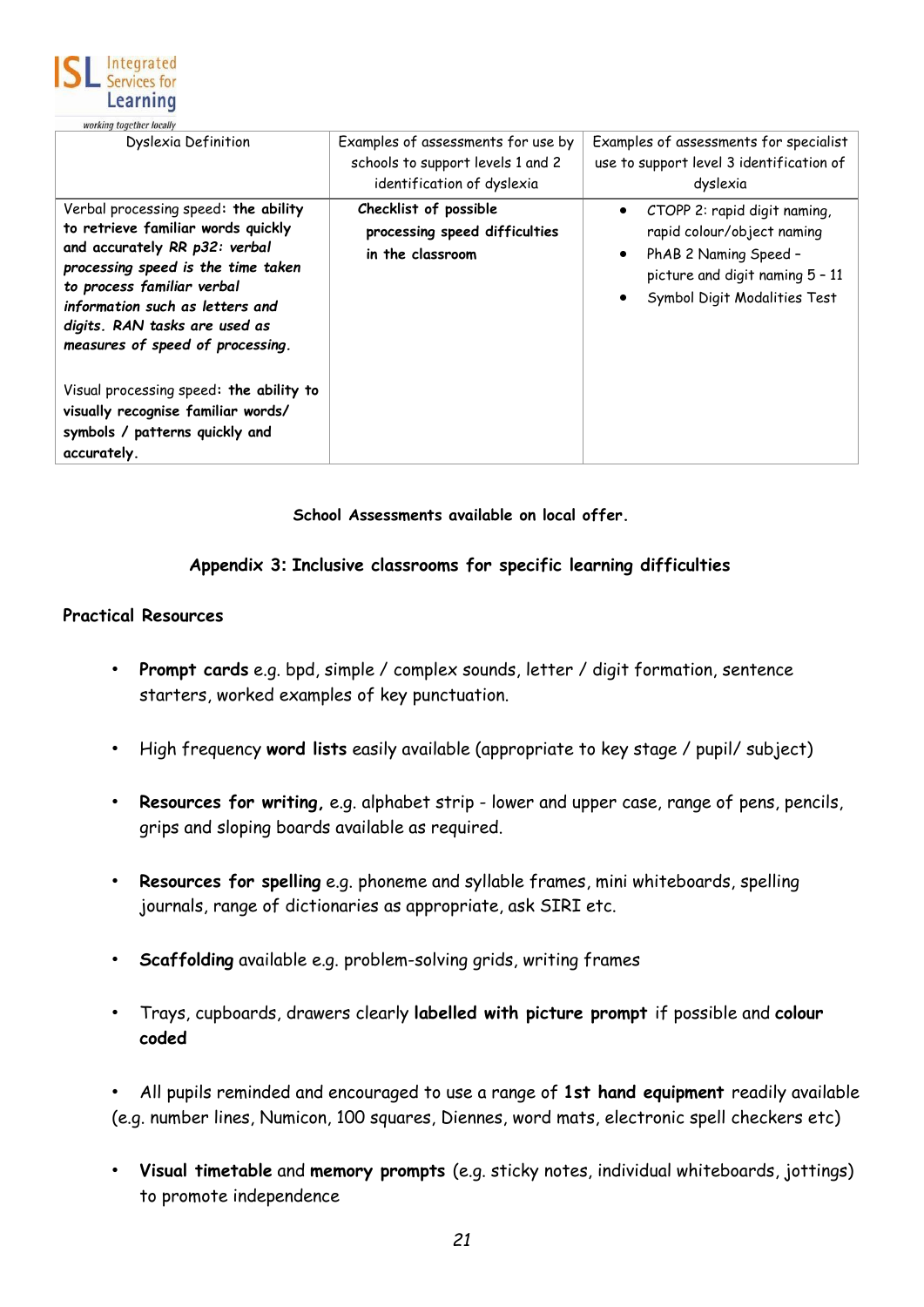

• **Reduce glare on IWB** and experiment with **pastel backgrounds** for visual comfort**. Write clearly** and **use colour / layout** to organise information for easy access.

#### <span id="page-21-0"></span>**The Learning Environment**

- Opportunities for children to work in a range of **groupings**; **seating** carefully planned, **distraction free** working space available.
- Arrangements in place (e.g. buddying, adult support, pre teaching, talk partners) to enable all children to **access learning.**
- **Effort** as well as achievement clearly valued.
- Clear messages (written as well as oral) promoting **positive learning behaviours** to encourage resilience and allow all pupils to learn from mistakes.
- **Appropriate behaviour** (including learning behaviours) noticed, praised and reinforced.
- **Independence in learning** is actively promoted learners develop self-help strategies.
- **Additional adults** promote independence, protect self-esteem and increase pupils' inclusion within their peer group.
- A selection of **reading books** available (including high interest, low reading age texts)

#### <span id="page-21-1"></span>**Day to day strategies**

- Learning objectives and date on **stickers or scribed** for pupils who have difficulty copying or short date available on board for pupils with writing or copying difficulties.
- **Paper stand** for pupils with visual tracking / working memory difficulties when copying or working from text is essential –avoid all unnecessary copying.
- **Copies of text** available to highlight/ underline / annotate as well as read from board
- All **board writing and labels** in line with school handwriting policy
- Use of **spelling strategies** and organisational strategies e.g. **mind mapping** demonstrated regularly by adults during lessons.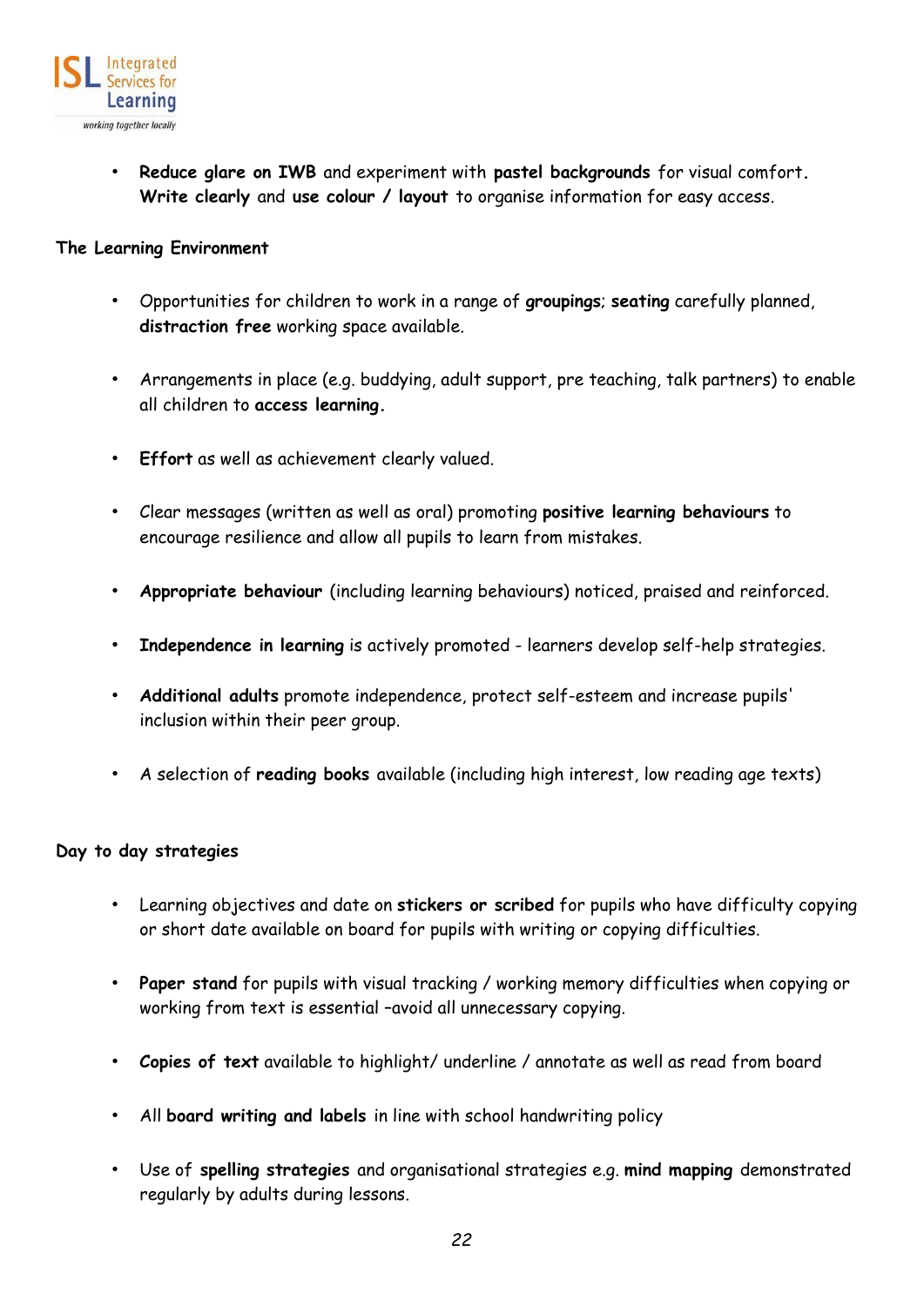

- All pupils can **see and hear** the teacher and any resources in use.
- **Displays are uncluttered and include** key vocabulary, steps to success, examples of good work (variety of levels) picture stimulus, questions to engage.
- Adults speak clearly, **sum up regularly** and **check understanding** during lessons.
- Give **instructions in the order of tasks** and provide **written versions of multi step** directions.
- **New vocabulary** clarified, written up, displayed, returned to, modelled in use pre teach key vocabulary and texts where necessary
- Provide **texts appropriate to reading abilities**, **read instructions aloud** if needed, encourage **paired reading**, do not ask learners to read aloud (unless they want to) and **check comprehension** through summary, prediction and clarification.
- Effective **use of ICT** as an access strategy (e.g. on-screen word bars, predictive word processing, speech to text) and build in opportunities to learn keyboarding skills.
- Opportunities are provided for **alternative forms of recording** e.g. scribed/ word processed/ photographs, recorders etc.
- **Expectations** e.g. outcomes and time available **made clear** and **adjusted to need**.
- Differentiated lesson **planning** shows opportunities for all children to work with teacher as well as TA and takes account of range of learning preferences.
- **'Stickability**' of new learning facilitated by range of strategies e.g. metaphor, analogy, colour, humour, drama, 1st hand experiences - links made to new learning and 'bigger picture' of learning journey.
- Adults and learners aware of **strengths as well as difficulties**, **targets** set and **progress**  towards these.
- Range of sensitive opportunities and methods for **self /peer assessment** during the lesson as well as at the end.
- **Questions** pitched to challenge pupils at all levels, **thinking time / opportunities to make jottings** built in as needed.